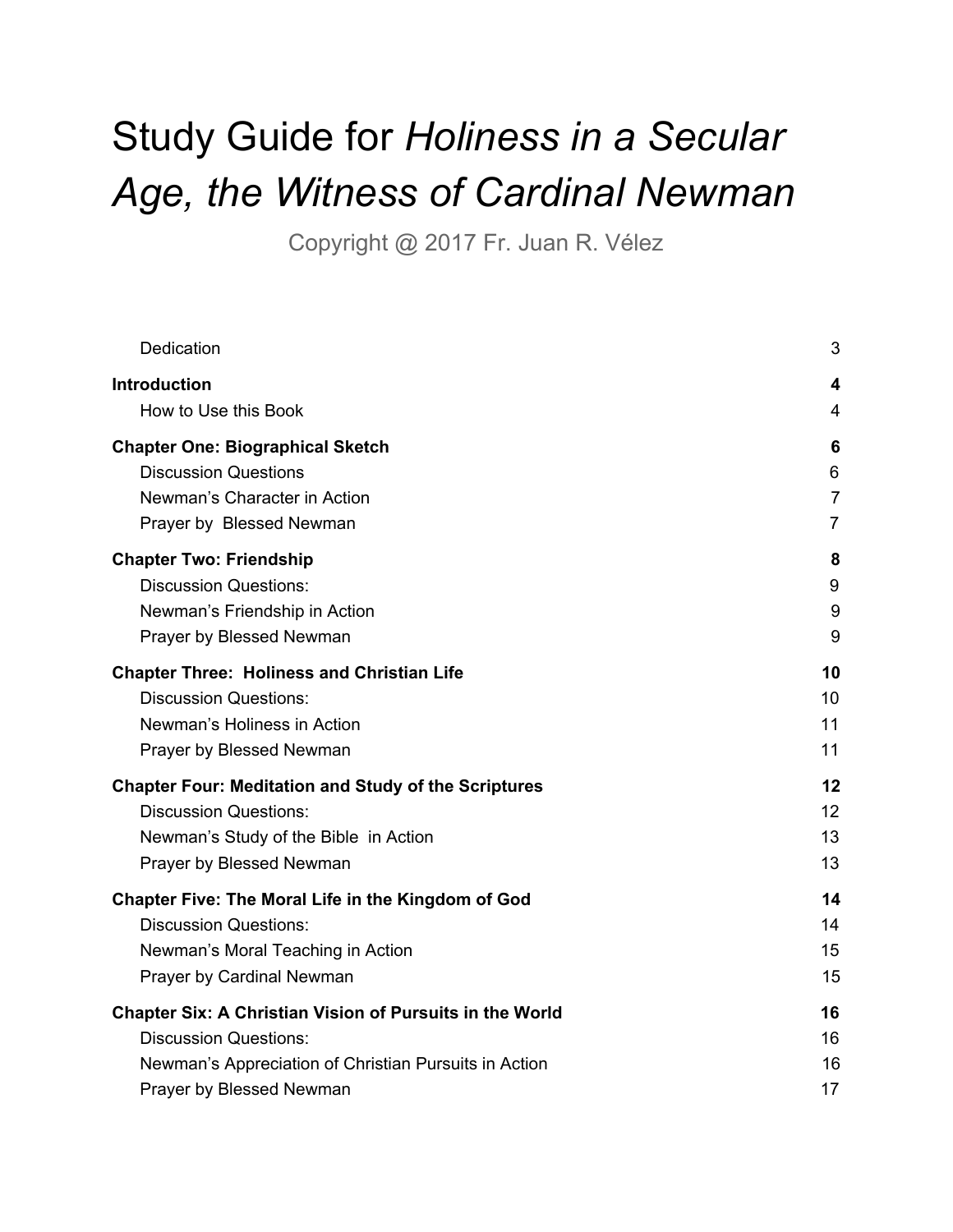<span id="page-1-0"></span>

| <b>Chapter Seven: Development of Doctrine on Religious Truths</b>                  | 18 |
|------------------------------------------------------------------------------------|----|
| <b>Discussion Questions:</b>                                                       | 18 |
| Newman's Explanation of Doctrinal Development in Action                            | 19 |
| Prayer by Blessed Newman                                                           | 19 |
| <b>Chapter Eight: Bishops and Popes: Authority in the Church</b>                   | 20 |
| <b>Discussion Questions:</b>                                                       | 21 |
| Newman's Christian Humility in Action                                              | 21 |
| Prayer by Blessed Newman                                                           | 21 |
| <b>Chapter Nine: Celibacy and Marriage</b>                                         | 22 |
| <b>Discussion Questions:</b>                                                       | 22 |
| Newman's Presentation of Vocation in Action                                        | 23 |
| <b>Prayer Reflection</b>                                                           | 23 |
| <b>Chapter Ten: The Christian Gentleman</b>                                        | 24 |
| <b>Discussion Questions:</b>                                                       | 24 |
| Newman's Christian Gentleman in Action                                             | 25 |
| Prayer by Blessed Newman                                                           | 25 |
| <b>Chapter Eleven: The Educated Layman and University Education</b>                | 26 |
| <b>Discussion Questions:</b>                                                       | 26 |
| Newman's Theory of True Education in Action                                        | 27 |
| Prayer by Blessed Newman                                                           | 27 |
| <b>Chapter Twelve: The Making of Men and the Reality of a University Education</b> | 28 |
| <b>Discussion Questions:</b>                                                       | 28 |
| Newman's Understanding of the Whole Person in Action                               | 29 |
| Prayer by Blessed Newman                                                           | 29 |
| Ch. Thirteen: Educating Boys (young students) and the Oratory School               | 30 |
| <b>Discussion Questions:</b>                                                       | 30 |
| Newman's Respect for Young Minds in Action                                         | 31 |
| Prayer by Blessed Newman                                                           | 31 |
| Ch. Fourteen: Faith, Reason and Science                                            | 32 |
| <b>Discussion Questions:</b>                                                       | 32 |
| Newman's Integration of Faith and Science in Action                                | 33 |
| Prayer by Blessed Newman                                                           | 33 |
| <b>Ch. Fifteen: Ecclesiology and Converts</b>                                      | 34 |
| <b>Discussion Questions:</b>                                                       | 35 |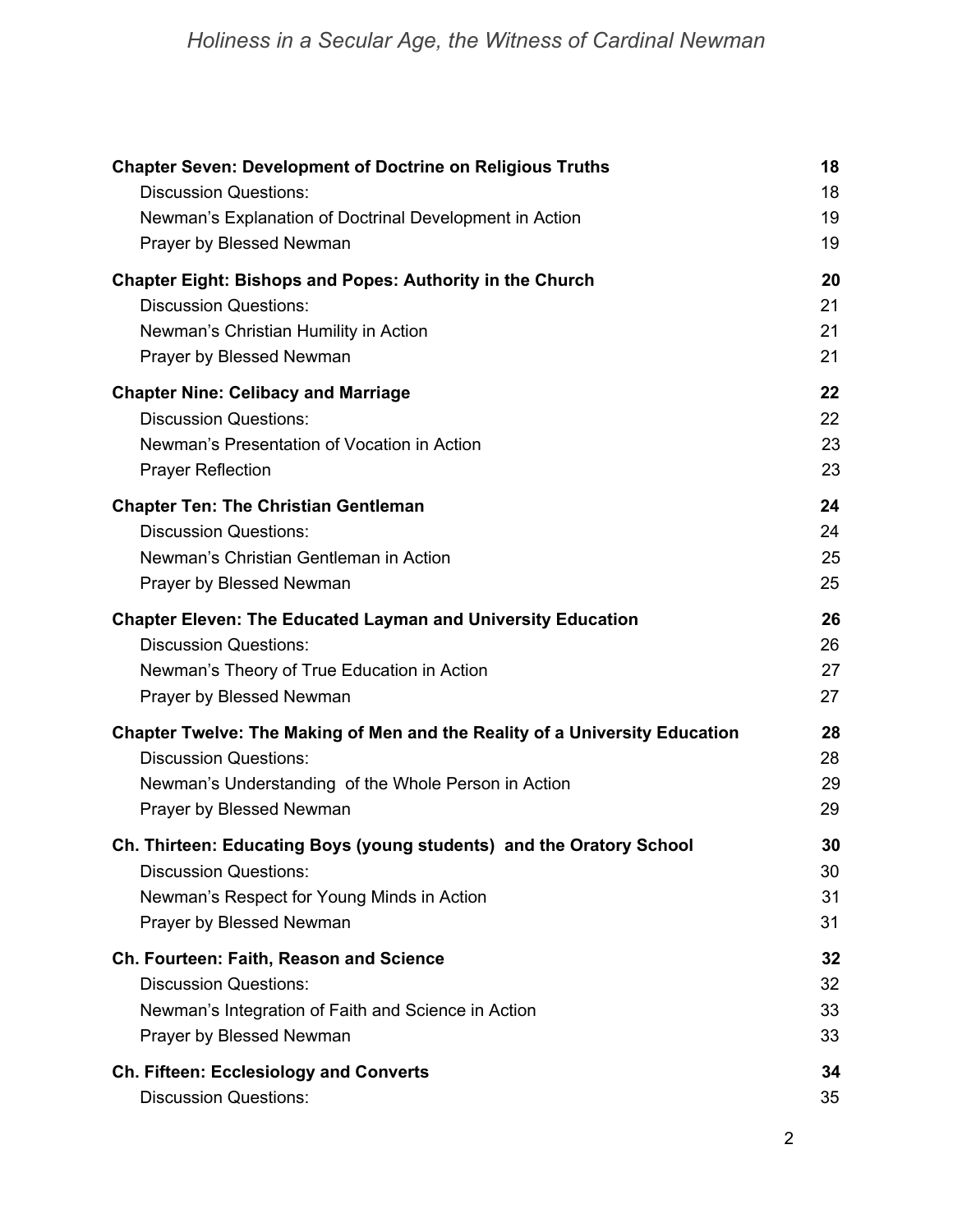<span id="page-2-0"></span>

| Newman's Ecumenism in Action                                                  | 35 |
|-------------------------------------------------------------------------------|----|
| Prayer by Blessed Newman                                                      | 36 |
| Ch. Sixteen: Newman's Devotion to the Mother of God                           | 37 |
| <b>Discussion Questions:</b>                                                  | 37 |
| Newman's Devotion to Mary in Action                                           | 37 |
| Reflection by Blessed Newman                                                  | 38 |
| Concluding Chapter: Holiness in a Secular Age, the Witness of Cardinal Newman | 39 |
| Discussion Questions for the book as a whole.                                 | 39 |
| Newman's Notion of Sanctity in Action                                         | 40 |
| Prayer for Cardinal Newman's Canonization                                     | 40 |
| Holiness in a Secular Age, the Witness of Cardinal Newman                     | 2  |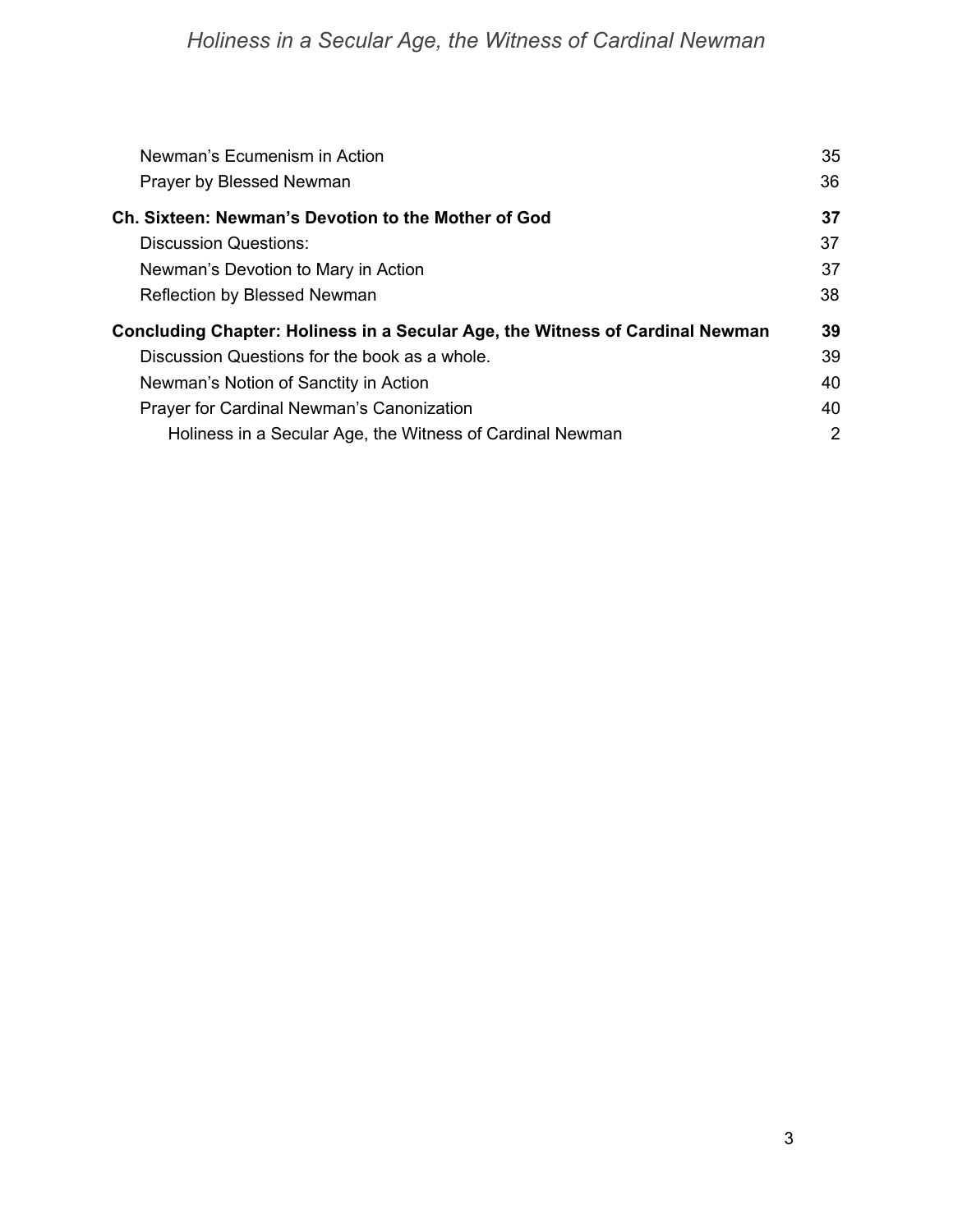### **Dedication**

This short study guide is dedicated to my friends Bruce C. and Barbara H. Wyman, who for many years have generously given themselves to the intellectual, human and spiritual formation of their students at McNeese State University.

### <span id="page-3-0"></span>**Introduction**

Welcome to this study discussion guide on a book about the great English writer and Christian teacher, John Henry Newman.

*Holiness in a Secular Age, the Witness of Cardinal Newman,* a short 206-page book addresses topics which will help you to be a better Christian and to make a difference as a Christian at your university and in society. We live in a secular age which means that God is removed from public life, the university, and work, and is replaced by man-made gods.

Many of you go to state universities and colleges that have a Newman Center, yet you have only heard the name of Cardinal Newman without knowing about his life and teaching. Or, you may be at such a school with a Catholic chaplaincy under the patronage of another saint. This may be your case, yet you will benefit greatly from knowing about Cardinal Newman as well.

This book is meant to help you to understand better the Faith in Christ and his Church through the teaching of Newman who was once a college professor and, later, founder of a university and a school for boys. It is a help to take your faith seriously and live it with joy and confidence. In other words, the goal of this study guide is to take the teachings of Newman and apply them to yourself.

Start a Newman study group to discuss this book and your Christian life. And after you finish discussing the book, continue meeting once month to discuss your faith, studies and relationships.

### <span id="page-3-1"></span>How to Use this Book

This is a short study guide to facilitate a seminar-style discussion reading of this book. You may choose some chapters to read and discuss as a group. It is fine to skip chapters. It is advisable, however, to first read the Introduction and Biographical Sketch.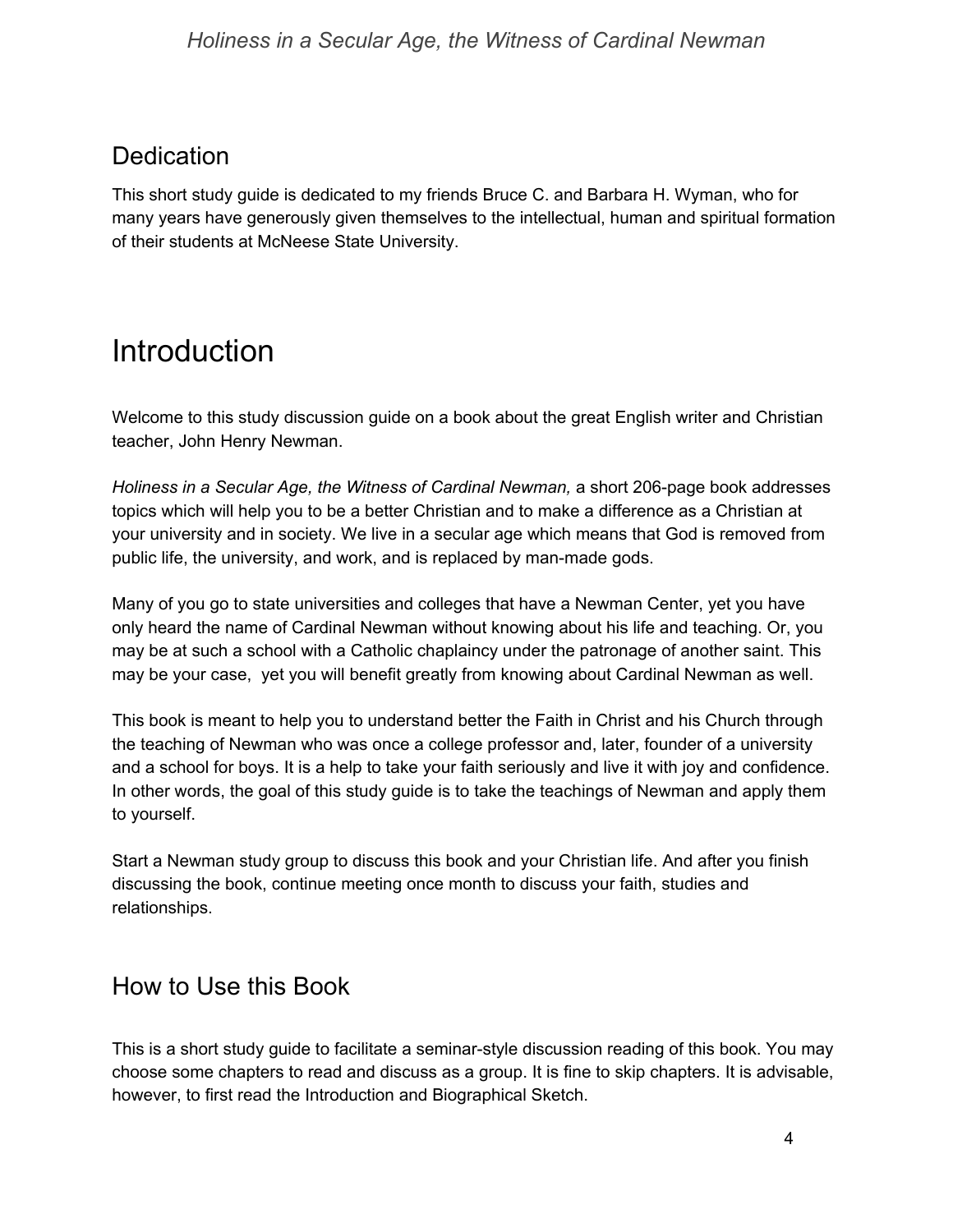#### *Holiness in a Secular Age, the Witness of Cardinal Newman*

Choose a coordinator or moderator for your study group, and a day and time to meet. You may wish to meet after an activity at the Newman Center or after Mass. Once you choose which chapters to read, it may help you to read the few lines here below related to the chapter you plan to read . The lines are not a summary of the chapter but highlight some of the points made. Going over the questions first prepares you for your reading the chapter.

I welcome your questions and any suggestions you feel would improve this preliminary guide for you.

*Holiness in a Secular Age, the Witness of Cardinal Newman* is available through Scepter Publishers in both [paperback](https://scepterpublishers.org/collections/new-releases) and [e-book](https://scepterpublishers.org/collections/ebooks) format.

You can also find reflections on Cardinal Newman's sermons, essays and poems at [www.cardinaljohnhenrynewman.com](http://www.cardinaljohnhenrynewman.com/)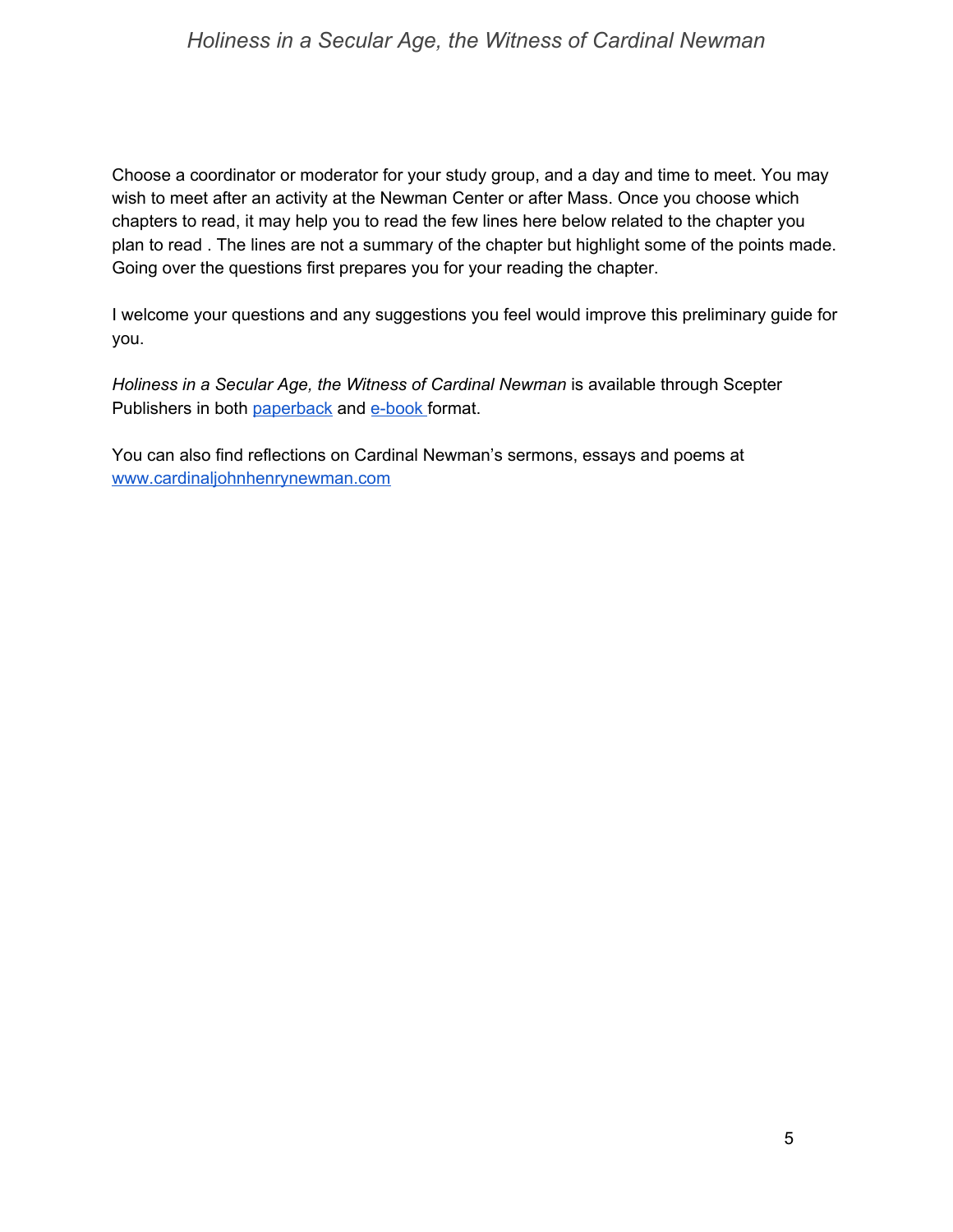## <span id="page-5-0"></span>Chapter One: Biographical Sketch

John Henry Newman was born on February 21, 1801, in the city of London and died on August 11, 1890, in Birmingham. He thus lived in a century marked by significant scientific, technological, economic and literary achievements in England. It was also a period of growing materialism, agnosticism and even atheism, with parallels to the world today.

He studied and later taught at Oriel College of Oxford University. In 1833, after traveling with friends in southern Europe, he returned to England and founded the Oxford Movement which sought to renew the spiritual and liturgical life of the Anglican Church.

On October 9, 1845, after years of prayer and study, he became a Roman Catholic. Shortly thereafter he studied at the College of Propaganda Fidei in Rome. He was ordained a Catholic priest in 1847, and returned to England where he founded the English Oratory of St. Philip Neri. For a few years the Oratory ran a parish for Irish immigrants in Birmingham, and later a school for boys.

Newman wrote on many subjects of the faith such as the act of faith itself, the development of doctrine and the nature and scope of university education. He published many books and articles, and carried out an extensive correspondence with people. In 1879, towards the end of his life, Pope Leo XIII created him a cardinal.

#### <span id="page-5-1"></span>Discussion Questions

1.Why do we study the lives of saints and blesseds who lived before our time? 2.Newman lived in the 19th Century which is much closer to today than many other saints; can this help us to relate to him more easily? What other saints have lived closer to our time? 3.Newman lived in a time of industrialization and materialism; what are parallel situations today? 4.Are there some problems and issues which are common to all times? What would one example be?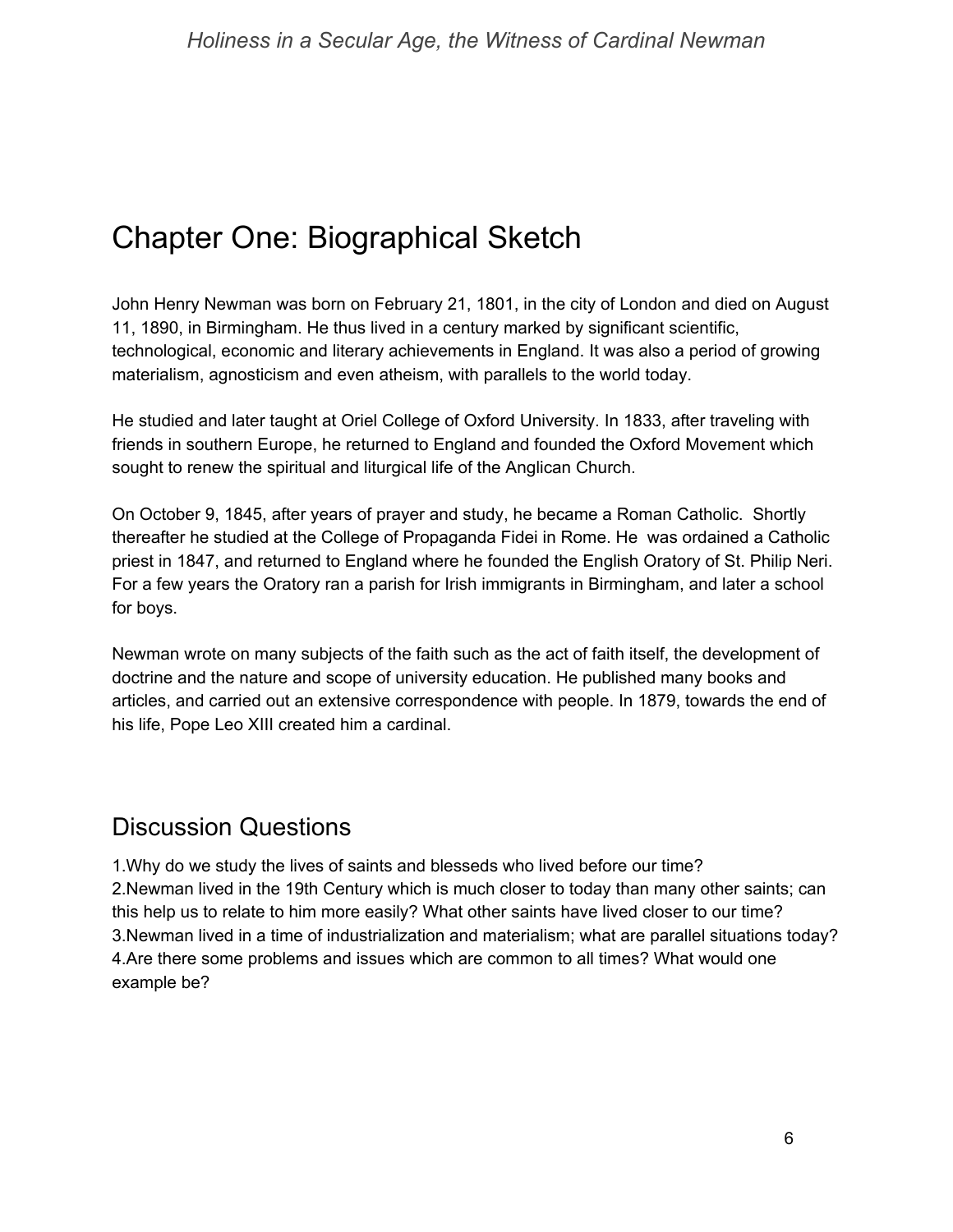#### <span id="page-6-0"></span>Newman's Character in Action

Newman was a normal real life human being with feeling and worries, desires and ambitions. When he arrived to Oxford University he was only sixteen, and he did not fit in with many of the students and disapproved of those who drank a lot and received Holy Communion after nights of revelry. The very first day at Trinity College, however, he met and became friends with John William Bowden, who was one year older and shared the same birthday: February 21st. John Bowden was an intelligent young man with a very good character. They developed a wonderful friendship that later included Bowden's wife and children.

Another snapshot of his life at Oxford was his election as tutor (a college instructor) at Oriel College. One day he was in his room practicing a musical instrument when he found out he'd been chosen for a position that he had tirelessly pursued for a long time; at that news he immediately tossed down the instrument and ran to receive the results. The story illustrates his determination in his pursuits and youthful reaction to the news of winning an important contest.

### <span id="page-6-1"></span>Prayer by Blessed Newman

"Thomas came and touched Thy sacred wounds. O will the day ever come when I shall be allowed actually and visibly to kiss them? What a day will that be when I am thoroughly cleansed from all impurity and sin, and am fit to draw near to my Incarnate God in His palace of light above! what a morning, when having done with all penal suffering, I see Thee for the first time with these very eyes of mine, I see Thy countenance, gaze upon Thy eyes and gracious lips without quailing, and then kneel down with joy to kiss Thy feet, and am welcomed into Thy arms. O my only true Lover, the only Lover of my soul, Thee will I love now, that I may love Thee then." *Meditations and Devotions*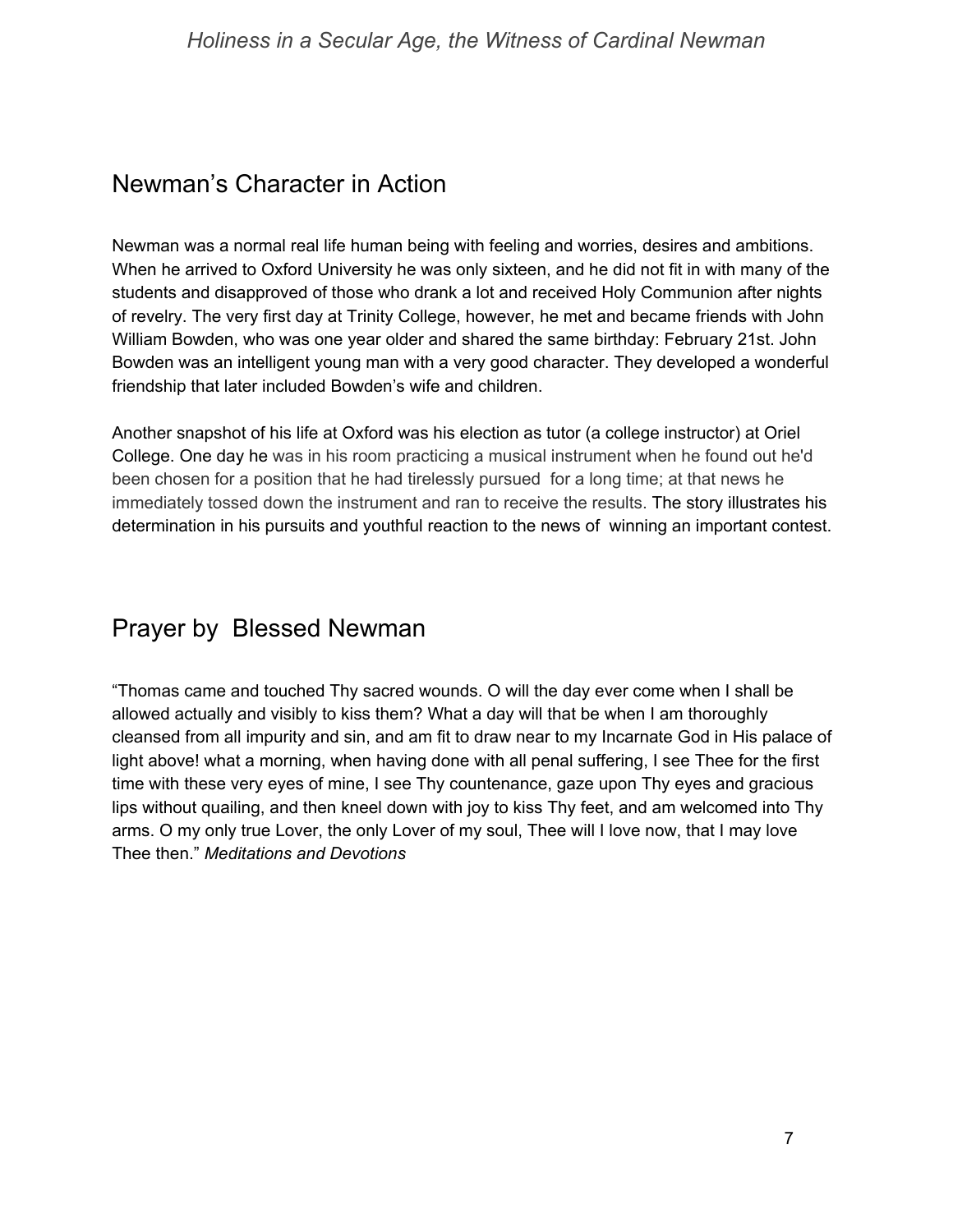## <span id="page-7-0"></span>Chapter Two: Friendship

"What is a friend?" and "How do you tell a true friend?" These are important questions for all of us. Reading about John Henry Newman and his friendships can help us to think about this, but each person must make sound decisions and choose the right friends. The next step is growing in our friendships. This is much more than 'hanging out' with others or going to parties.

Cicero described friendship as "nothing else than accord in all things, human and divine, conjoined with mutual goodwill and affection, and I am inclined to think that, with the exception of wisdom, not better thing has been given to man by the immortal gods." (Laelius de Amicitia – On Friendship, 6)

One of Newman's earliest friends was Richard Hurrell Froude, also a tutor at Oriel College. Froude taught Newman many things; he challenged him and corrected him at times.

Together with Froude, John Keble and a few others, Newman began the Oxford Movement in 1833. Soon afterwards Edward Bouverie Pusey joined the movement. Years later when Newman became Roman Catholic their friendship suffered. But since they were true friends they were reconciled years later and rekindled their friendship. This reconciliation was brought about by Frederic Rogers, another Anglican friend.

His circle of friends naturally included women, beginning with his mother and sisters with whom he enjoyed a close relationship. He became friends with different women such as Maria Giberne, a family friend; Elizabeth Bowden, the wife of a close friend; Emily Bowles, the sister of another close friend; and Julia Holmes, a governess who sought his advice.

John St. Ambrose was a convert like Newman, and he helped Newman begin the Oratory in Birmingham and later the Oratory School. He was very loyal to Newman.

Newman also had a number of friends who were distinguished lawyers and writers. Among these were James Scott-Hope, Edward Bellasis and William Henry Wilberforce.

One of the ways that Newman kept up his friendships was through letter writing. He lived in an age before instant communication. But he also visited his friends, and went on walk or horseback rides with them.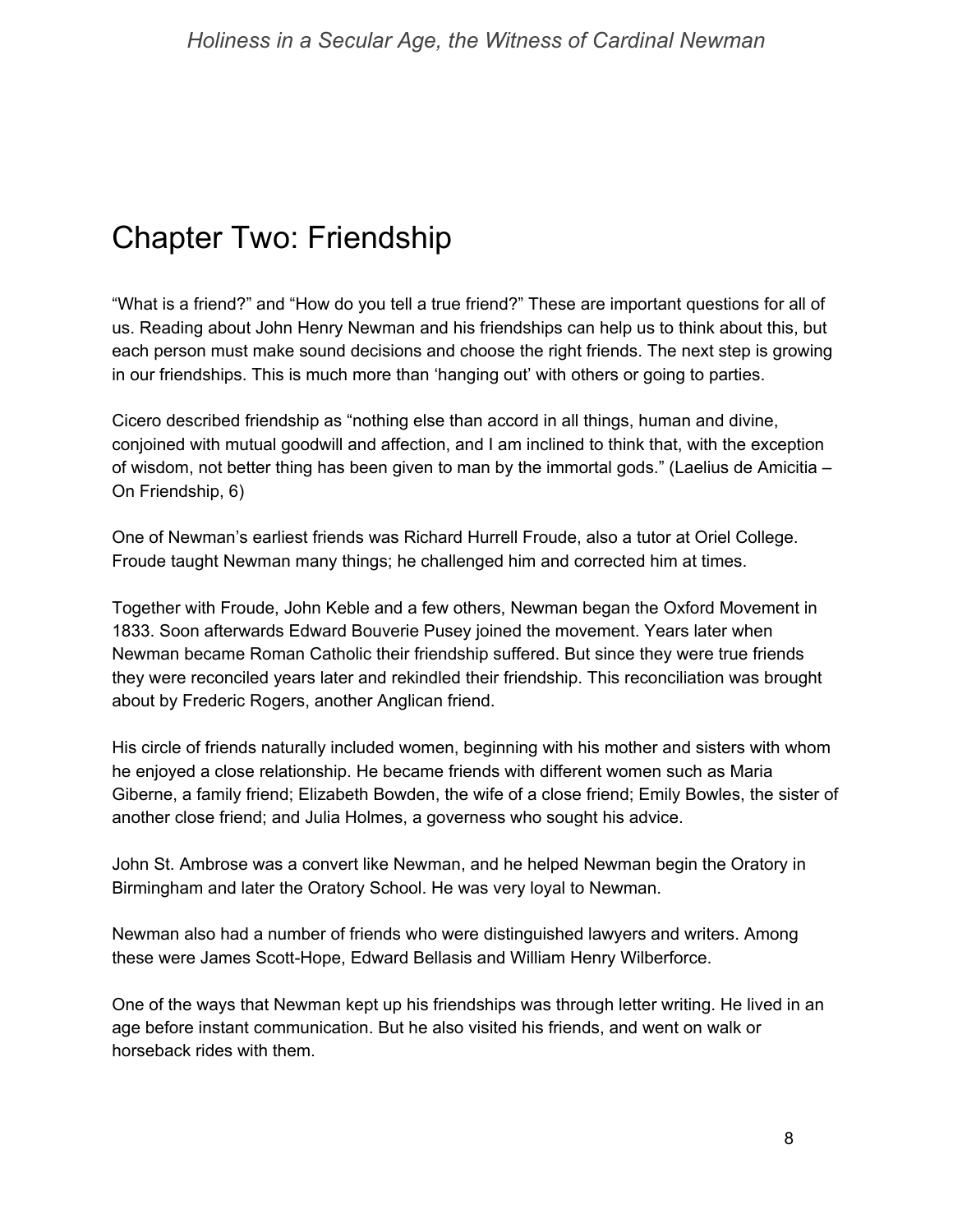#### <span id="page-8-0"></span>Discussion Questions:

1. What sort of friends did Newman have? What can be learned from Newman's friendships that might apply to a student today?

2. Does social media help to keep in contact with friends? Is it sufficient? What are its drawbacks?

3. Is it important to spend time in order to have conversations with substance?

4. Is speaking about God, and perhaps even the meaning of life something that should be part of conversation with friends?

### <span id="page-8-1"></span>Newman's Friendship in Action

In 1864 Newman wrote *Apologia pro vita sua,* a spiritual autobiography explaining the development of his religious ideas and the reason for his conversion to Roman Catholicism. He speaks throughout of his Anglican and Catholic friends, and he closes acknowledging the friendship of those with whom he lived by offering the work to them. Among these was his closest friend and collaborator at the time to whom he wrote: "And to you, especially, dear Ambrose St. John: whom God gave me when he took everyone else away: who are my link between my old life and my new; who have now for twenty-one years been so devoted to me, so patient, so zealous, so tender; who have let me lean so hard upon you; who have watched me so narrowly; who have never thought of yourself, if I was in question." Ambrose had converted with Newman at Oxford and they had both been ordained Catholic priests together in Rome.

### <span id="page-8-2"></span>Prayer by Blessed Newman

"Stay with me, and then I shall begin to shine as Thou shinest: so to shine as to be a light to others. The light, O Jesus, will be all from Thee. None of it will be mine. No merit to me. It will be Thou who shinest through me upon others. O let me thus praise Thee, in the way which Thou dost love best, by shining on all those around me. Give light to them as well as to me; light them with me, through me. Teach me to show forth Thy praise, Thy truth, Thy will. Make me preach Thee without preaching—not by words, but by my example and by the catching force, the sympathetic influence, of what I do—by my visible resemblance to Thy saints, and the evident fullness of the love which my heart bears to Thee." *Meditations and Devotions*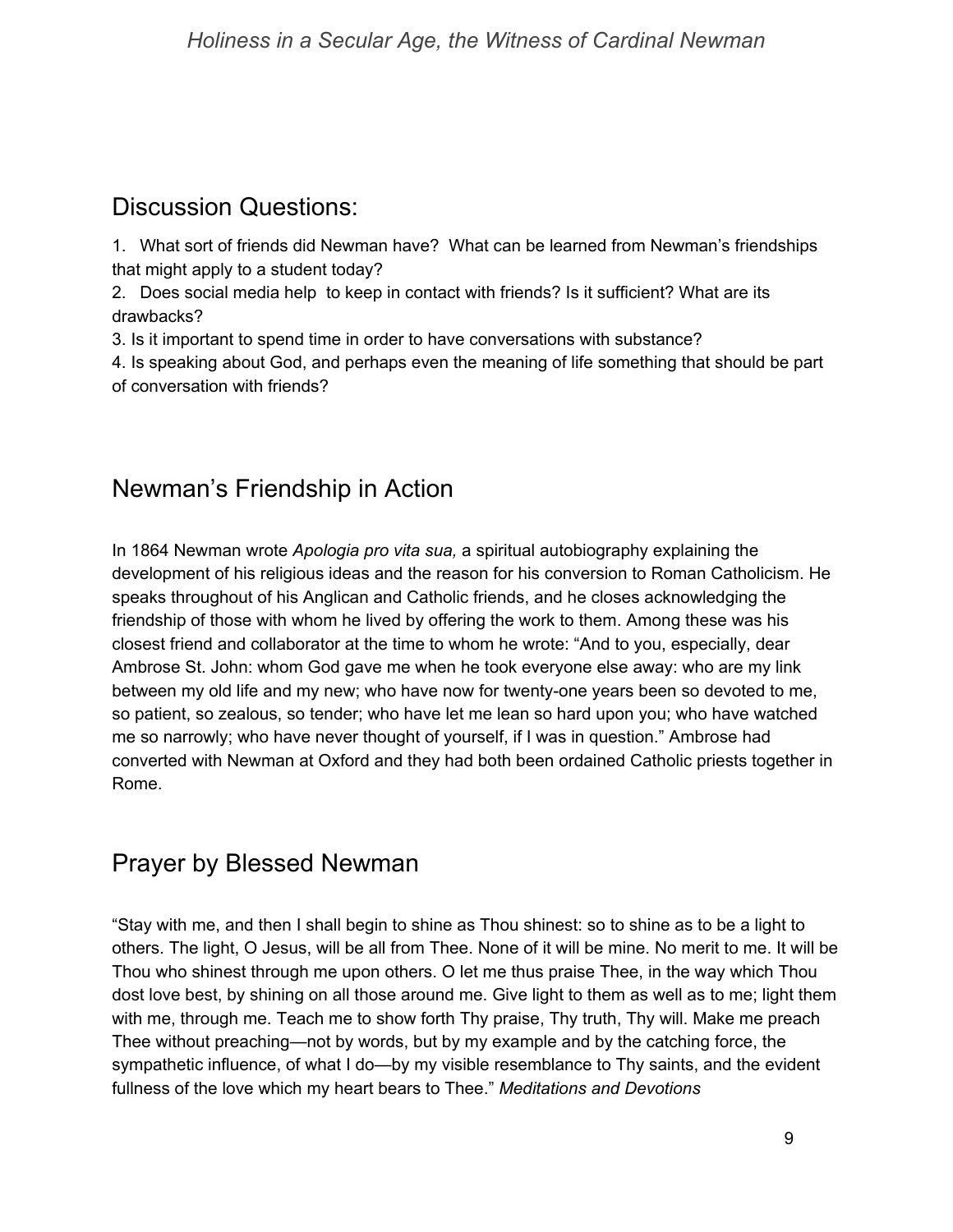## <span id="page-9-0"></span>Chapter Three: Holiness and Christian Life

"What is holiness?" The word "holiness" seems like an old fashioned term with little meaning for us today. But, in fact holiness is friendship with God; holiness is about charity which is the love that God pours into our hearts through his Holy Spirit so that we can love him in return.

At an early age, while in grade school, Newman read the works of Thomas Scott, an evangelical writer who impressed on him the need for holiness in life. Later on, the work of Anglican writer, William Law, and Newman's reading of the Scriptures, deepened in him the conviction of the need for holiness of life.

For him, holiness consists in the work of the Holy Spirit in the soul which grows through prayer, meditation of the Scriptures, and the sacraments.

In the many sermons that he preached at the University Church in Oxford he highlighted the vision a Christian should have in terms of holiness.

Like earlier saints such as St. Philip Neri and St. Francis de Sales, and later ones such as St. Josemaria Escrivá and St. John Paul II, he taught that holiness is for men and women in all walks of life; that it is lived out in one's daily encounter and work with others; and that all are called to holiness, not just special privileged persons.

- <span id="page-9-1"></span>1. What is holiness? Is it something we do? Is it possible in our world?
- 2. Can a person strive to be a saint or does that only happen after one is dead?
- 3. How can we apply one of Newman's ideas in the sermon "Holiness Necessary for Future Blessedness" to life on campus today?
- 4. What is pride? How can we apply what Newman say about fighting pride in his sermons?
- 5. What does he say to university students about holiness?
- 6. Do we appreciate the value of Confession as Newman did in his time?
- 7. Does striving for holiness in college mean you can't have fun? Is it a goal that can be attained even while living in student residence, or participating in sorority or fraternity?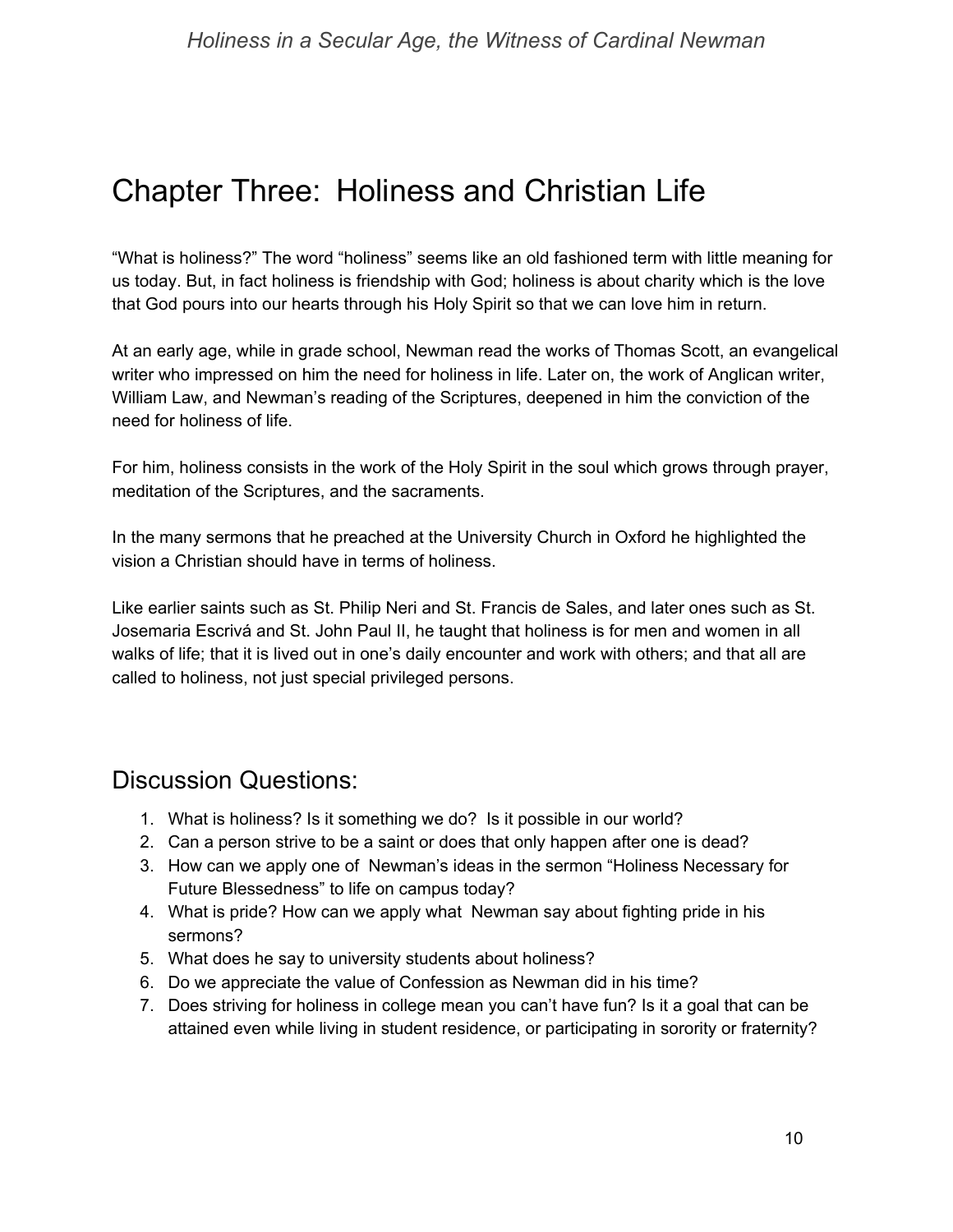#### <span id="page-10-0"></span>Newman's Holiness in Action

One day, as a young Anglican clergyman, Newman visited a parishioner who was ill. Such was Newman's way of acting and prayer that the woman thought it was Jesus who had come to visit her. Whether Christ actually appeared to her or whether she was seeing Christ in Newman,we don't know, but by means of striving to grow in friendship with God, Newman reflected God's love in an extraordinary way. It was manifest in his love to others. Newman continued to visit parishioners and friends who were ill and to pray for them. They found comfort and spiritual strength from him in those memorable visits.

#### <span id="page-10-1"></span>Prayer by Blessed Newman

"O my dear Lord, since I perceive Thee to be so beautiful, I love Thee, and desire to love Thee more and more. Since Thou art the One Goodness, Beautifulness, Gloriousness, in the whole world of being, and there is nothing like Thee, but Thou art infinitely more glorious and good than even the most beautiful of creatures, therefore I love Thee with a singular love, a one, only, sovereign love. Everything, O my Lord, shall be dull and dim to me, after looking at Thee. There is nothing on earth, not even what is most naturally dear to me, that I can love in comparison of Thee. And I would lose everything whatever rather than lose Thee. For Thou, O my Lord, art my supreme and only Lord and love." *Meditations and Devotions*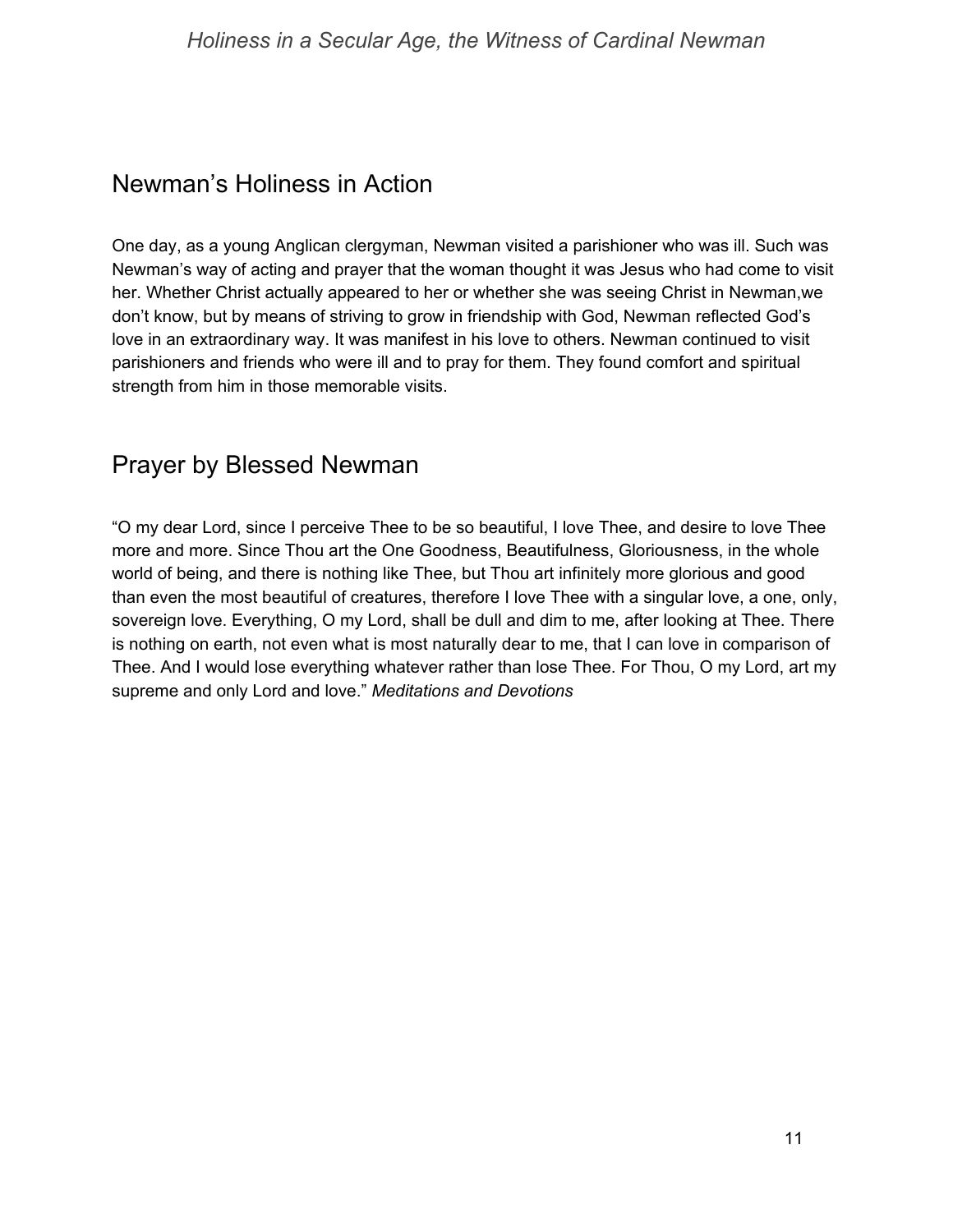## <span id="page-11-0"></span>Chapter Four: Meditation and Study of the Scriptures

"Do Catholics need to study the Scriptures?" St. Jerome, who in the fourth century made the translation into Latin of the Bible called the Vulgate, said that "ignorance of the Bible is ignorance of Christ." Before the Bible was readily available, people would have to find someone to read it to them; after written copies became more widely available, those who knew how to read began to have more opportunity to read and study Scripture on their own.

From an early age John Henry learned from his grandmother to read the Scriptures. In college he read the Bible daily and meditated upon it. Later his preaching was completely inspired by biblical teaching and full of quotes from the Bible.

Like the Church Fathers from whom he learned a great deal, he gave importance to both the literal and figurative reading of the Scriptures grounded in the tradition of the Church: that whereas the former is important and the starting point, it leads the way to the spiritual reading of the Bible. Thus Newman warned against the then growing historical-critical reading of the Bible.

<span id="page-11-1"></span>Writing in the third quarter of the 19th century, Newman wrote some pages on biblical inspiration and on the relationship between the Bible and Tradition that later inspired some of the teachings of Vatican II on Revelation and the Bible.

- 1. What is historical literary criticism as Newman described it? Does historical literary criticism appear in today's classrooms?
- 2. How does Catholic and Protestant understanding of the Bible differ?
- 3. In what matters is the Bible infallible according to Newman and the Church?
- 4. What does Vatican II (in the constitution *Dei Verbum*) say about the relationship between Sacred Tradition and the Bible?
- 5. Are Catholics encouraged to read the Bible? Even without reading, is a Catholic exposed to the Bible in other ways? What advice could Newman give students today regarding reading the Bible?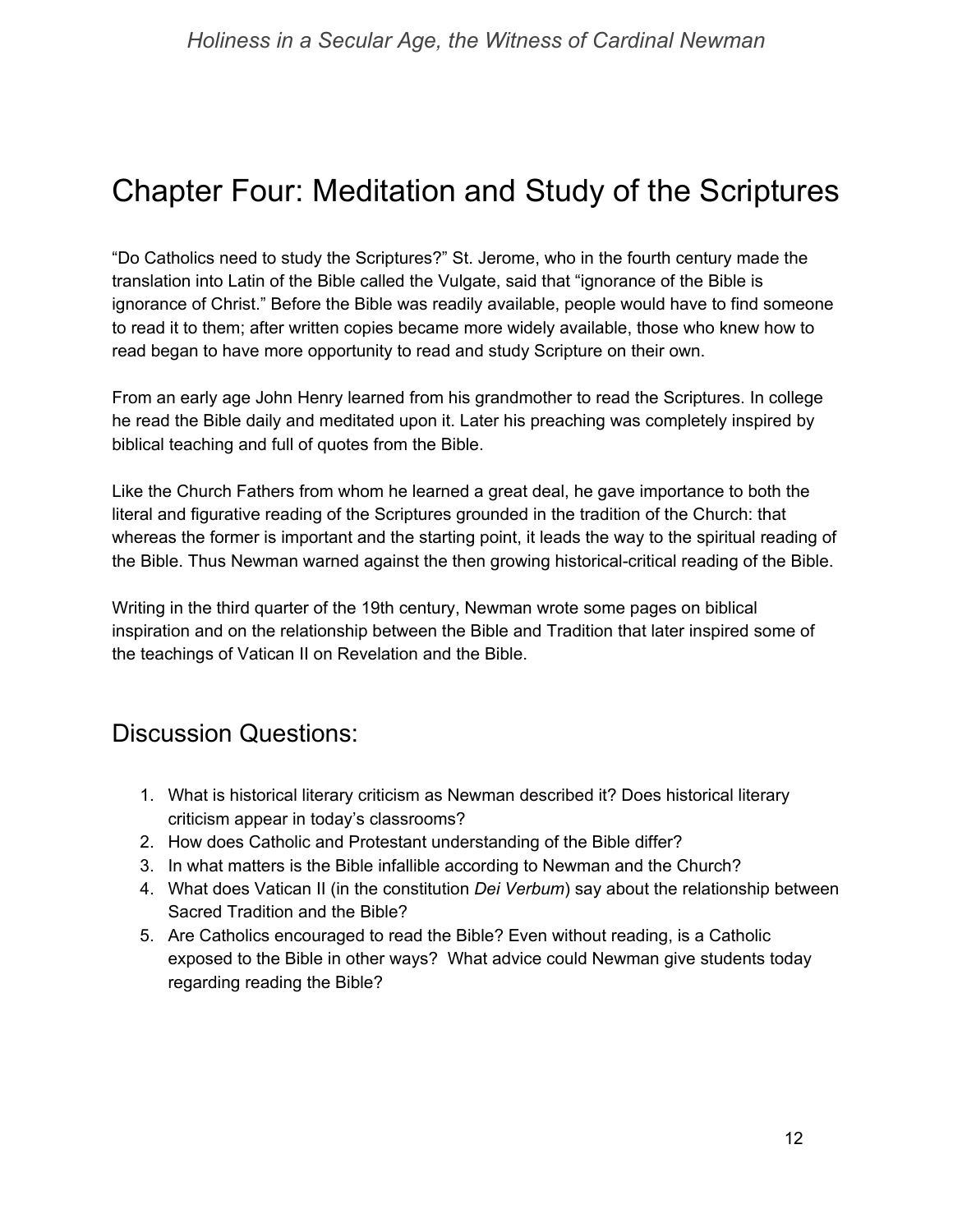### <span id="page-12-0"></span>Newman's Study of the Bible in Action

When Newman was a child his grandmother on his father's side read to him the Bible. Later at the age of 15, following a short period of doubts of faith, he began to take seriously his belief in God. He began to read regularly the Scriptures. When he became an Anglican clergyman and afterwards as a Catholic priest he memorized long passages from the Bible and quoted it often in his sermons. In the early 1850's he was asked by the Bishops to prepare a new English translation of the Bible. He started work on this but, unfortunately, put it aside when he learned that a bishop in the United States was close to completing a new translation.

#### <span id="page-12-1"></span>Prayer by Blessed Newman

"And, for that end, give me, O my Lord, that purity of conscience which alone can receive, which alone can improve Thy inspirations. My ears are dull, so that I cannot hear Thy voice. My eyes are dim, so that I cannot see Thy tokens. Thou alone canst quicken my hearing, and purge my sight, and cleanse and renew my heart. Teach me, like Mary, to sit at Thy feet, and to hear Thy word. Give me that true wisdom, which seeks Thy will by prayer and meditation, by direct intercourse with Thee, more than by reading and reasoning. Give me the discernment to know Thy voice from the voice of strangers, and to rest upon it and to seek it in the first place, as something external to myself; and answer me through my own mind, if I worship and rely on Thee as above and beyond it." *Meditations and Devotions*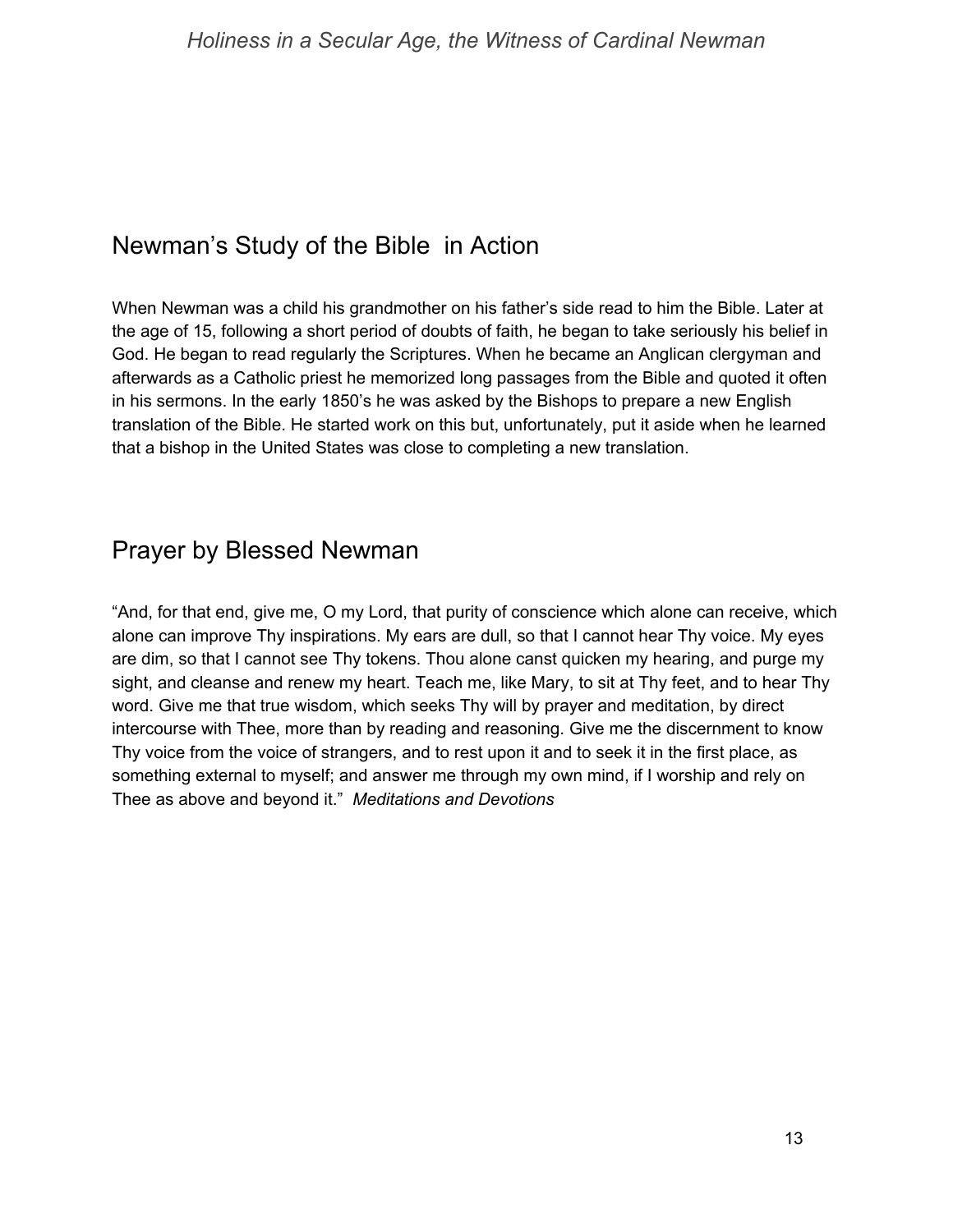## <span id="page-13-0"></span>Chapter Five: The Moral Life in the Kingdom of God

"Is the moral life possible in today's university environment? If everyone is doing it, does this make it right?"

Newman reminds us that God is our Creator and that we are his children. He reminds us in his sermons of many Bible passages which ask us to obey our Maker who wishes our happiness. Christians need to keep in mind that our Maker is also our Judge, an infinitely good and just Judge. Our life on earth will be rewarded or punished after death.

For the Christian to live a moral life he has to have a certain detachment from the world. We must not see the world as an end but as means to everlasting happiness. The Christian must take his life seriously and seek to please God above all things and to find his lasting happiness in him.

But the moral life is not about obeying laws, a morality of fulfilling the minimum; it is a morality of holiness. God who is a loving Father, and his Son Jesus who is Goodness and Beauty, draw us into their divine life through prayer and the sacraments.

In order to help us make the right moral choices God speaks to our minds through the voice of conscience. Newman explains that our conscience is sovereign, that is, it must be obeyed, but the conscience must be instructed in God's laws and truth. Its judgments cannot contradict the Church's teaching. By conscience God provides us with a practical judgement about what to do in one situation or another.

- <span id="page-13-1"></span>1. Why is the moral life important and how do the sacraments help the Christian to live the moral life?
- 2. What is the end or goal of the moral life? How would Newman explain it?
- 3. How does conscience help us to act? Why can't one rely only on feeling to discern if something is morally right or wrong?
- 4. How should a student respond to someone who tells me "my conscience is as good as yours,"
- 5. Is the moral life possible in college? Is it possible to get ahead in one's studies, win in sports, and have fun while living a moral life?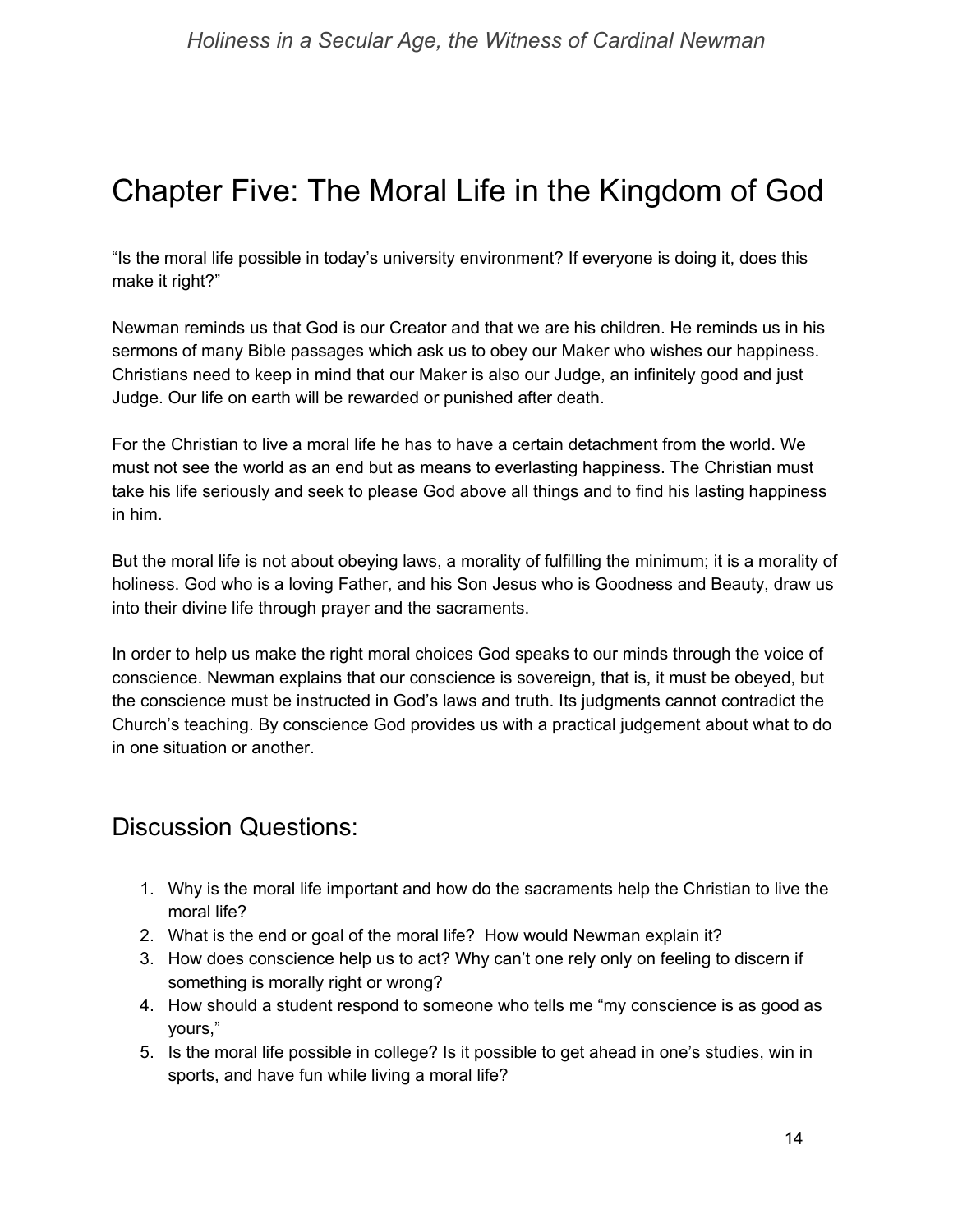### <span id="page-14-0"></span>Newman's Moral Teaching in Action

As an Anglican clergyman, a woman in his parish wished Newman to officiate her wedding in the parish church. The woman's family had refused to have her baptized some years before. Newman explained that she could not receive the sacrament of marriage without the sacrament of baptism. The woman refused the sacrament of baptism and had a wedding officiated by another pastor. Newman acted according to his conscience formed in the Church's teaching. By obeying his conscience in keeping with the Church's teaching he suffered the abuse of others, including that of his own bishop. But in acting thus, Newman knew he was doing right and had inner peace. Furthermore by means of his actions he was able teach others that baptism and marriage are not man made institutions; they follow higher laws.

#### <span id="page-14-1"></span>Prayer by Cardinal Newman

"THOU, O Lord, after living a whole eternity in ineffable bliss, because Thou art the one and sole Perfection, at length didst begin to create spirits to be with Thee and to share Thy blessedness according to their degree; and the return they made Thee was at once to rebel against Thee. First a great part of the Angels, then mankind, have risen up against Thee, and served others, not Thee. Why didst Thou create us, but to make us happy? Couldest Thou be made more happy by creating us? and how could we be happy but in obeying Thee? Yet we determined not to be happy as Thou wouldest have us happy, but to find out a happiness of our own; and so we left Thee. O my God, what a return is it that we—that I—make Thee when we sin! what dreadful unthankfulness is it! and what will be my punishment for refusing to be happy, and for preferring hell to heaven! I know what the punishment will be; Thou wilt say, "Let him have it all his own way. He wishes to perish; let him perish. He despises the graces I give him; they shall turn to a curse." *Meditations and Devotions*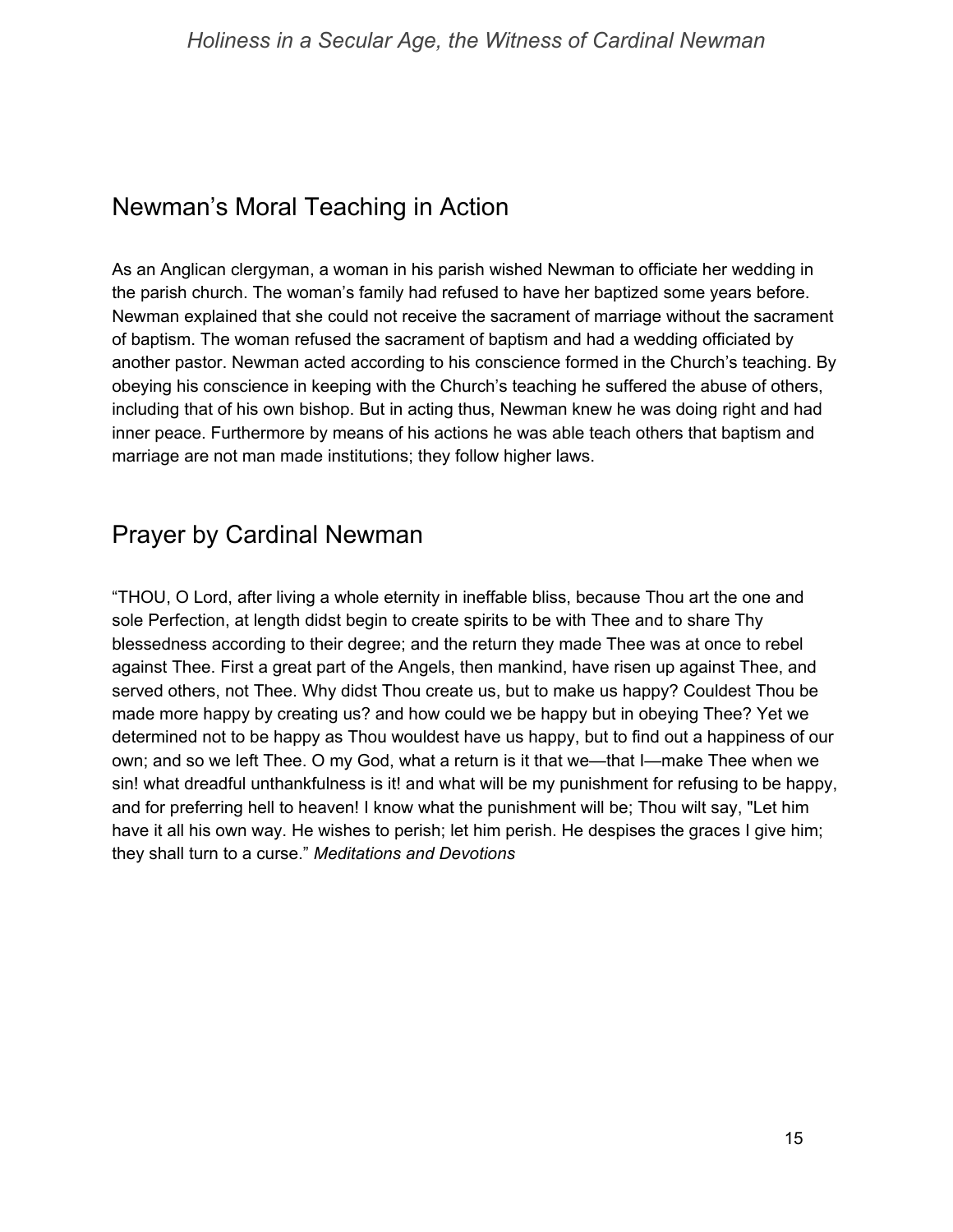# <span id="page-15-0"></span>Chapter Six: A Christian Vision of Pursuits in the **World**

"Is the goal of life to make a lot of money in order to live a comfortable life?" This is often the view of the world. Things and people, and even nature compete for our attention. Newman teaches us to give each of these their right place in our minds and hearts. He cautions us to fight avarice and envy. But more than warn Christians about the seduction of the world, Newman urges Christians to give praise to God through our pursuits.

Whereas persons who have a conversion often seek to separate themselves from worldly occupations, he invites them to see these as the means for giving glory to God. Also when we experience suffering in our work we should unite ourselves to the Cross of Christ. Our attitude towards work should be a diligent and cheerful carrying out of the work entrusted to us.

We are called to take an active role in the world through our professional work and occupations, including that of the homemaker and mother. In so doing, we not only give glory to God, we draw others closer to Him. Work thus is not something gloomy and burdensome, it should be a path of love and holiness.

### <span id="page-15-1"></span>Discussion Questions:

- 1. What is the work of a student? And how can a student give glory to God through his studies?
- 2. What is the attitude a Christian should have concerning daily work?
- 3. What did Cardinal Newman call the "religion of the world"?
- 4. What does he say about the work of Jesus and Joseph, his father?
- 5. What did St. Josemaria Escriva teach about sanctification of work?

#### <span id="page-15-2"></span>Newman's Appreciation of Christian Pursuits in Action

Blessed Newman encouraged lay leaders in professional positions, especially lawyers, professors, elected officials and civil servants, to take an active part in shaping the world and to give Christian witness by means of their example. One of his close friends, James Hope-Scott, did precisely this as a distinguished lawyer; and all the while, his intentions to serve and love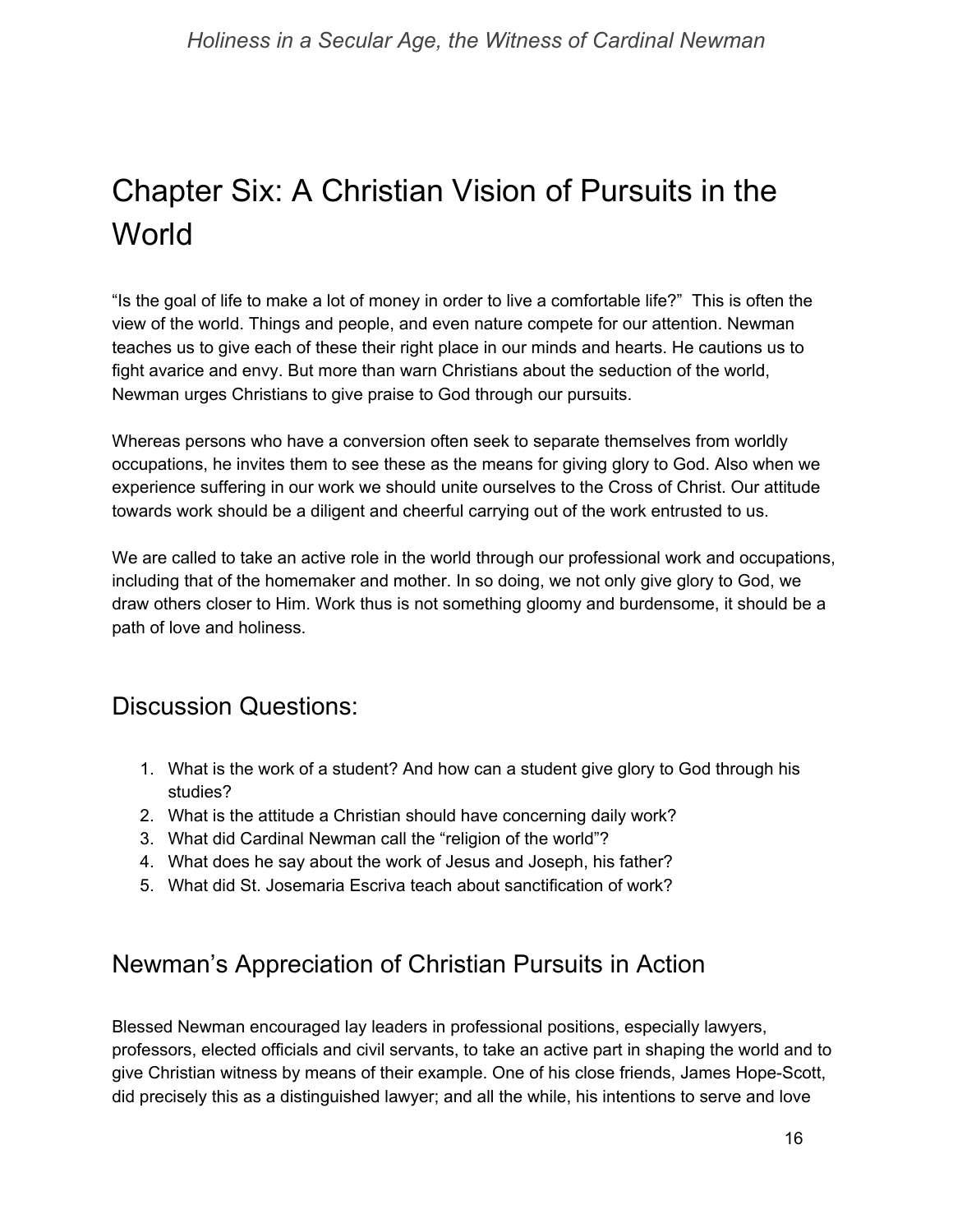#### *Holiness in a Secular Age, the Witness of Cardinal Newman*

God made him seem disinterested in the honors and high esteem of the world. At Hope's funeral Newman said:

"Such apathy, so to call it, might be, though not an Epicurean selfishness, still a natural temper, the temper of a magnanimous mind, such as might be found in ancient Greece or Rome, as well as in modern times. But in truth in him it was much more than a gift of nature; it was a fruit and token of that religious sensitiveness which had been bestowed on him from above. If it was really the fact, that his mind and heart were fixed upon divine objects, this at once accounts for what was so strange, so paradoxical in him in the world's judgment, his distaste for the honours and the pageants of earth; and fixed, assuredly they were, upon the invisible and eternal. It was a lesson to all who witnessed it, in contrast with the appearance of the outward man, so keen and self-possessed amid the heat and dust of the world, to see his real inner secret self from time to time gleam forth from beneath the working-day dress in which his secular occupations enveloped him."

#### <span id="page-16-0"></span>Prayer by Blessed Newman

"Everything short of Thee, O Lord, is changeable, but Thou endurest. Thou art ever one and the same. Ever the true God of man, and unchangeably so. Thou art the rarest, most precious, the sole good; and withal Thou art the most lasting. The creature changes, the Creator never. Then only the creature stops changing, when it rests on Thee. On Thee the Angels look and are at peace; that is why they have perfect bliss. They never can lose their blessedness, for they never can lose Thee. They have no anxiety, no misgivings—because they love the Creator; not any being of time and sense, but "Jesus Christ, the same yesterday and today, who is also for ever.

My Lord, my Only God, "Deus meus et omnia," let me never go after vanities. "Vanitas vanitatum et omnia vanitas." All is vanity and shadow here below. Let me not give my heart to anything here. Let nothing allure me from Thee; O keep me wholly and entirely. Keep thou this most frail heart and this most weak head in Thy Divine keeping." *Meditations and Devotions*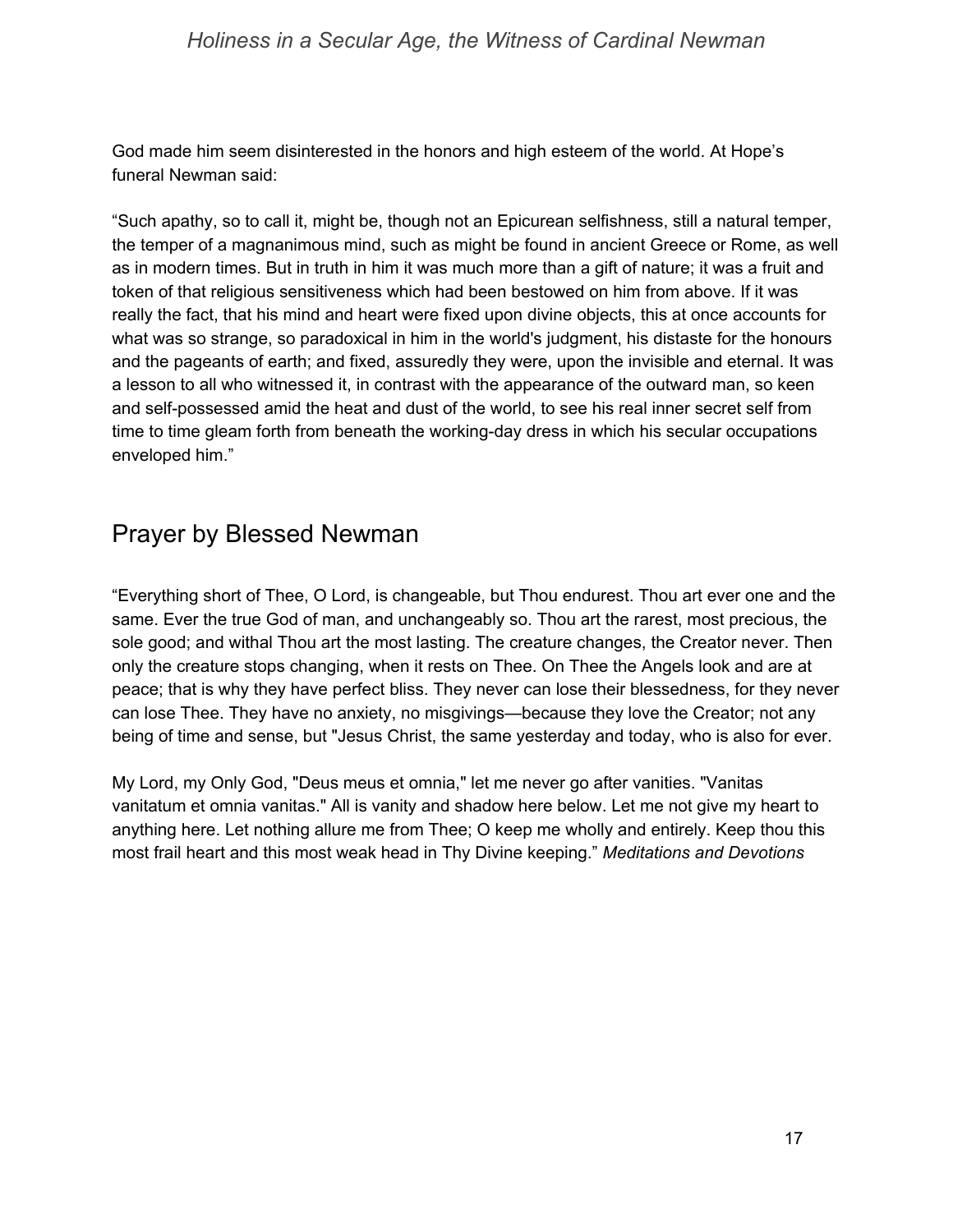# <span id="page-17-0"></span>Chapter Seven: Development of Doctrine on Religious Truths

"Will the Church's teaching on such topics as contraception ever change?" Things and people change; ideas and technology develop. It would seem that religious doctrines change too. Newman wrote that "to live is to change, and to be perfect is to have changed often." A look at the history of Christianity indicates change and growth in its doctrines. Newman called this "development in doctrine." Studying Church history, Newman developed some criteria to examine whether a religious belief or practice is a good development. This can be helpful to us today when we often hear the claim that a given teaching is a development in doctrine.

The main criteria presented by Newman is that for a doctrinal change or development to be authentic it has to be in continuity with previous Church teaching. It cannot be a contradiction to earlier teaching; instead it must be a growth or development anticipated by the earlier teaching.

In his time Newman argued against the notion that there are no set doctrines or beliefs in religion. He called this "liberalism in religion." Religion is based on set truths or doctrines revealed by God.

In his time, as well as today, Protestants often claim that the Catholic Church changes and adds to Christ's teaching transmitted to us through the Evangelists and Apostles. This leads some to criticize the Catholic Church and undermine some of Church's teaching as wrongful additions to Christ's teaching. But study of this development led Newman instead to conclude that the Catholic Church is the Church founded by Christ.

- <span id="page-17-1"></span>1. What is meant by authentic or true development in Christian doctrine?
- 2. Does development in doctrine contradict the belief that there are certain definitive religious doctrines?
- 3. Why can't the Church change core teachings such as the meaning of marriage between a man and a woman, or the evil of abortion?
- 4. What is a 20th century example of development in doctrine confirmed by the Church?
- 5. Who decides what is authentic development in religious doctrine in the Church, and why?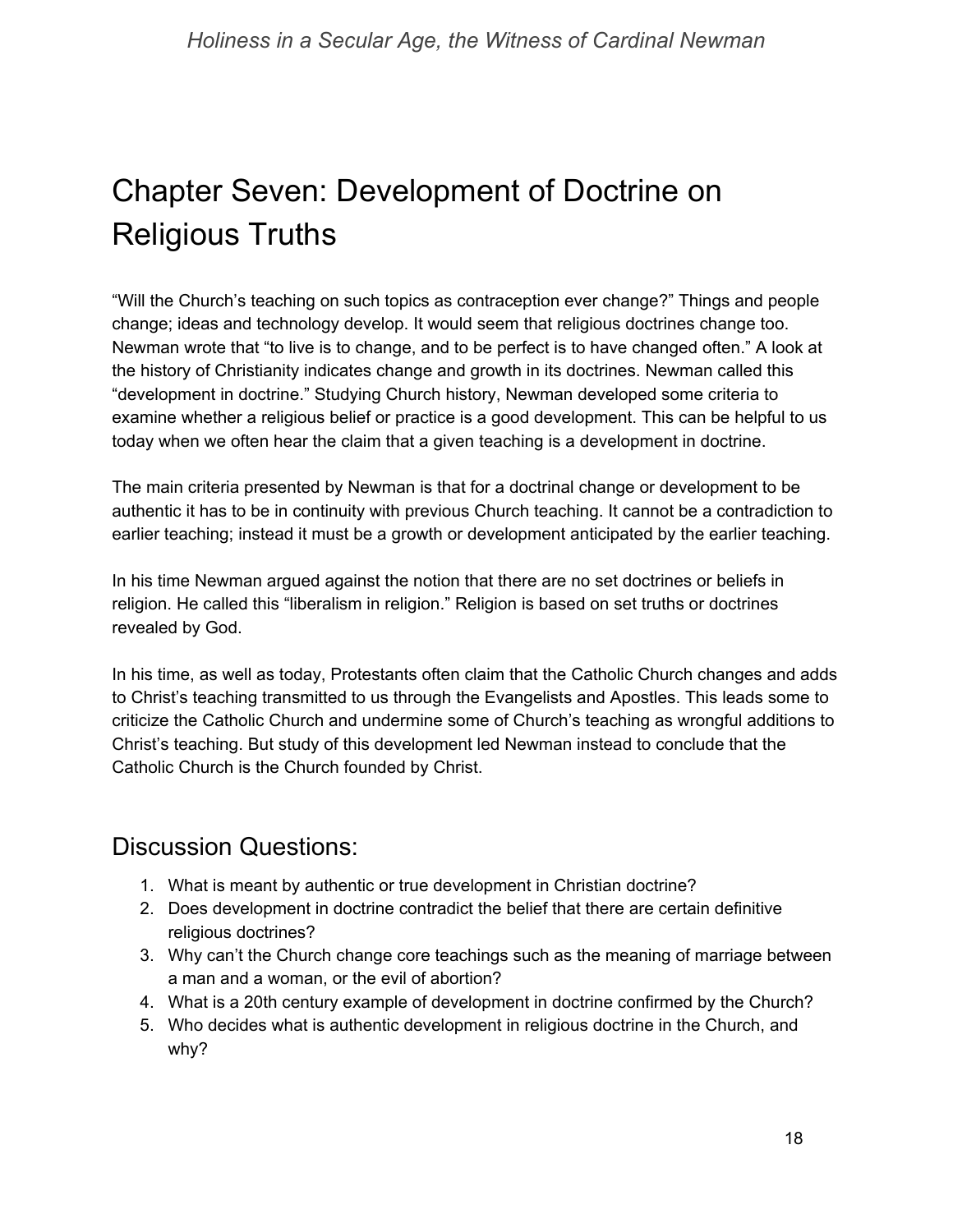### <span id="page-18-0"></span>Newman's Explanation of Doctrinal Development in Action

Shortly before converting to the Roman Catholic Church, he finished writing the book which gathers his conclusions on the subject of doctrinal change: *Development in Christian Doctrine.* In this ground breaking book Newman described doctrinal development with an analogy of the difference between a stream and a river:

"It is indeed sometimes said that the stream is clearest near the spring. Whatever use may fairly be made of this image, it does not apply to the history of a philosophy or belief, which on the contrary is more equable, and purer, and stronger, when its bed has become deep, and broad, and full. It necessarily rises out of an existing state of things, and for a time savours of the soil. Its vital element needs disengaging from what is foreign and temporary, and is employed in efforts after freedom which become more vigorous and hopeful as its years increase. Its beginnings are no measure of its capabilities, nor of its scope. At first no one knows what it is, or what it is worth. It remains perhaps for a time quiescent; it tries, as it were, its limbs, and proves the ground under it, and feels its way. From time to time it makes essays which fail, and are in consequence abandoned. It seems in suspense which way to go; it wavers, and at length strikes out in one definite direction. In time it enters upon strange territory; points of controversy alter their bearing; parties rise and around it; dangers and hopes appear in new relations; and old principles reappear under new forms. It changes with them in order to remain the same. In a higher world it is otherwise, but here below to live is to change, and to be perfect is to have changed often".

#### <span id="page-18-1"></span>Prayer by Blessed Newman

"Come, O my dear Lord, and teach me in like manner. I need it not, and do not ask it, as far as this, that the word of truth which in the beginning was given to the Apostles by Thee, has been handed down from age to age, and has already been taught to me, and Thy Infallible Church is the warrant of it. But I need Thee to teach me day by day, according to each day's opportunities and needs. I need Thee to give me that true Divine instinct about revealed matters that, knowing one part, I may be able to anticipate or to approve of others. I need that understanding of the truths about Thyself which may prepare me for all Thy other truths—or at least may save me from conjecturing wrongly about them or commenting falsely upon them. I need the mind of the Spirit, which is the mind of the holy Fathers, and of the Church by which I may not only say what they say on definite points, but think what they think; in all I need to be saved from an originality of thought, which is not true if it leads away from Thee. Give me the gift of discriminating between true and false in all discourse of mind." *Meditations and Devotions*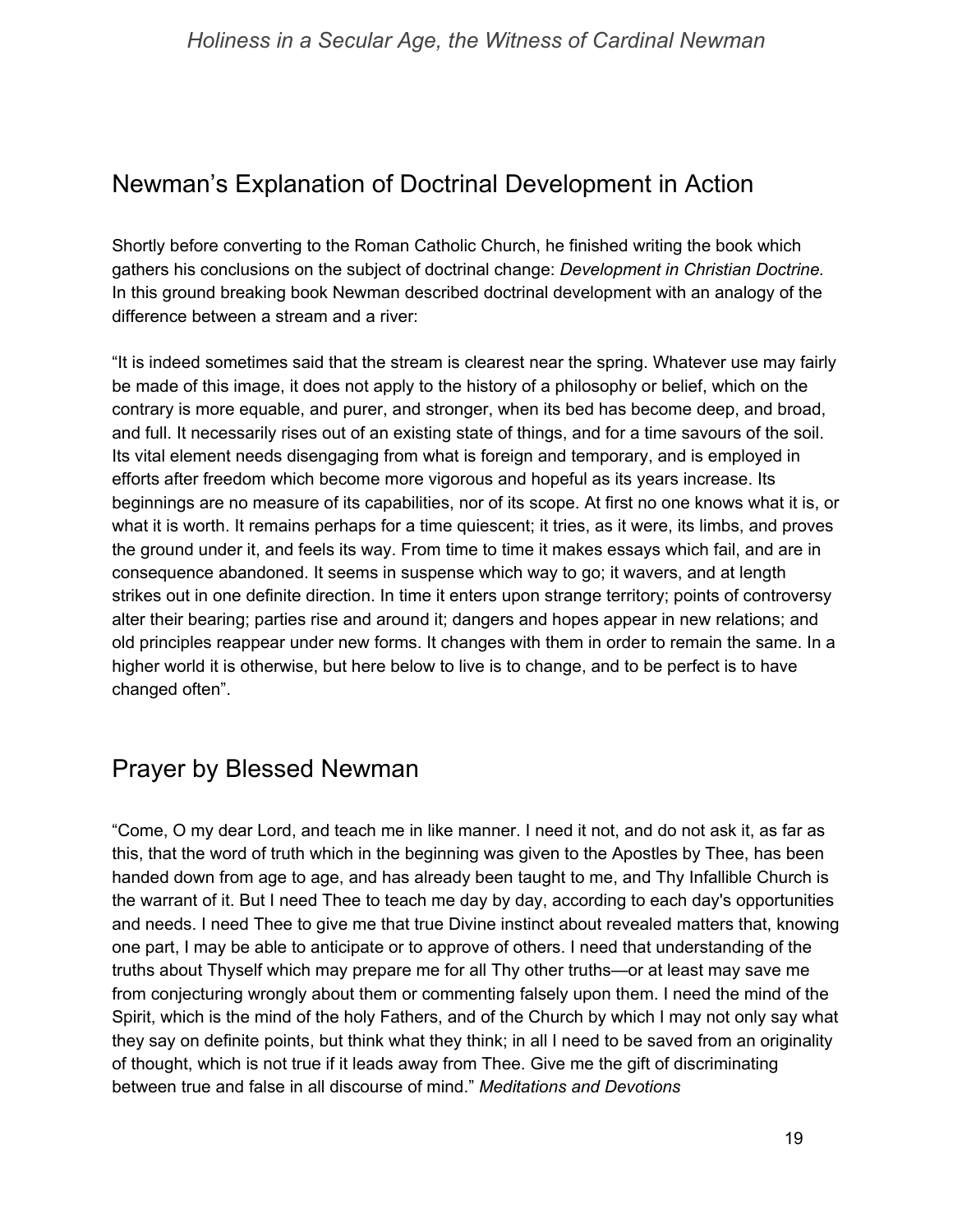## <span id="page-19-0"></span>Chapter Eight: Bishops and Popes: Authority in the **Church**

"Peter was the first pope; was he perfect?" Although we know that he was not perfect, we believe he was chosen by Christ to be his vicar or representative, and as such promised the grace to fulfill his office.

The Church is the community of the baptized who form the body of Christ in the world. Bishops and Popes are chosen from among the faithful to be shepherds of Christ's fold. These men can and do err except under limited circumstances explained below. Newman, thus, embraced a maxim of the third century bishop and martyr St. Cyprian: *nihil sine episcopo* (nothing without the bishop). In practice this means obedience, affection, and prayer for the local bishop, something which Newman practiced as an Anglican and later as a Roman Catholic.

Christ established the Bishop of Rome who should be the sign and source of unity for the Church. As the Church expanded throughout the world, this role became more important and developed. Due, however, to human failings and sins, the office of the Pope was at times disgraced in history and with the Protestant Reformation the Church of Rome came to be considered the Anti-Christ in some circles; and hence, the Pope's spiritual authority was dismissed.

The study of heresies (doctrinal errors) throughout Church history led Newman to realize that the Successor of Peter maintained in history the integrity of doctrine, and thus he overcame his own prejudice against the authority of the Pope. Within the limits of faith and morals, the Pope enjoys the assistance of the Holy Spirit to act infallibly. He does so when, in keeping with established Church tradition and the overall agreement of all the bishops, he pronounces a teaching to be definitive.

Newman thought that the timing of the declaration of the dogma of papal infallibility was not good because it would fuel the suspicion and misunderstanding against Catholics in England in the 1870's, but he explained and defended its teaching.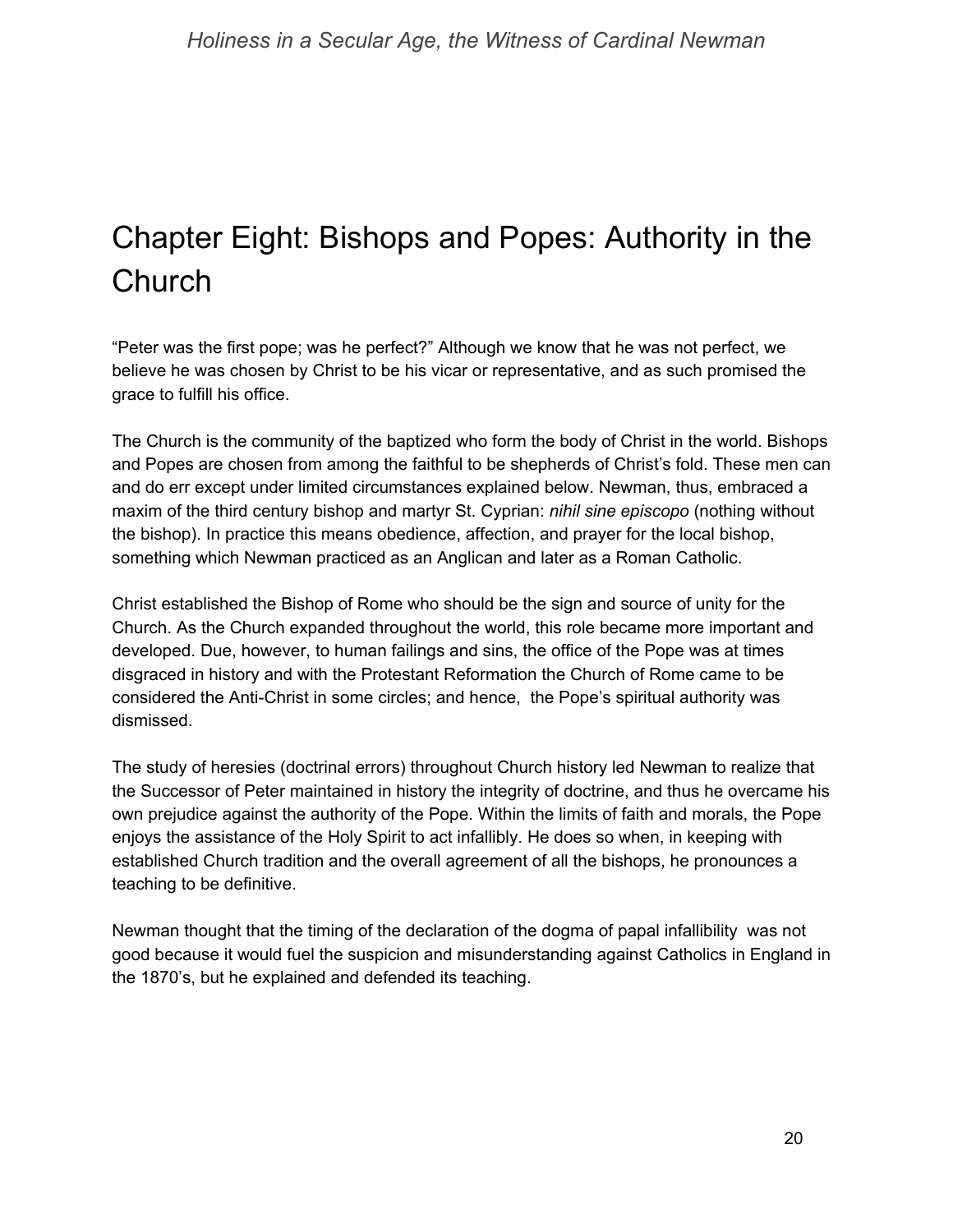#### <span id="page-20-0"></span>Discussion Questions:

- 1. What is papal infallibility? And what are some misconceptions about papal infallibility that are met in talking to non-Catholics?
- 2. Can a pope make mistakes when talking about subjects such as politics and economics? Does a Catholic have to agree with everything that a pope says?
- 3. Why is the teaching of papal infallibility something important still today?
- 4. Can someone be both a good Catholic and a loyal citizen of a country? William Gladstone, Prime Minister of England, in Newman's time thought it was impossible to be both a good citizen and a good Catholic.

### <span id="page-20-1"></span>Newman's Christian Humility in Action

When Newman was rector of the Catholic University of Ireland, his eminent appointment as bishop was blocked in Rome by some who felt threatened by his having episcopal authority. He accepted the humiliation in a Christian manner. Years later he hesitated accepting the invitation by Pope Leo XIII to become a cardinal because he feared having to move to Rome, also out of humility. After accepting, he offered the following explanation to an Anglican friend: "A good Providence gave me an opportunity of clearing myself of former calumnies in my Apologia - and I dared not refuse it - And now He gave me the means (...) to set myself right as regards other calumnies that were directed against me - how could I neglect so great a loving kindness?"

### <span id="page-20-2"></span>Prayer by Blessed Newman

"Come, O my dear Lord, and teach me in like manner. I need it not, and do not ask it, as far as this, that the word of truth which in the beginning was given to the Apostles by Thee, has been handed down from age to age, and has already been taught to me, and Thy Infallible Church is the warrant of it. But I need Thee to teach me day by day, according to each day's opportunities and needs. I need Thee to give me that true Divine instinct about revealed matters that, knowing one part, I may be able to anticipate or to approve of others. I need that understanding of the truths about Thyself which may prepare me for all Thy other truths—or at least may save me from conjecturing wrongly about them or commenting falsely upon them. I need the mind of the Spirit, which is the mind of the holy Fathers, and of the Church by which I may not only say what they say on definite points, but think what they think; in all I need to be saved from an originality of thought, which is not true if it leads away from Thee. Give me the gift of discriminating between true and false in all discourse of mind." *Meditations and Devotions*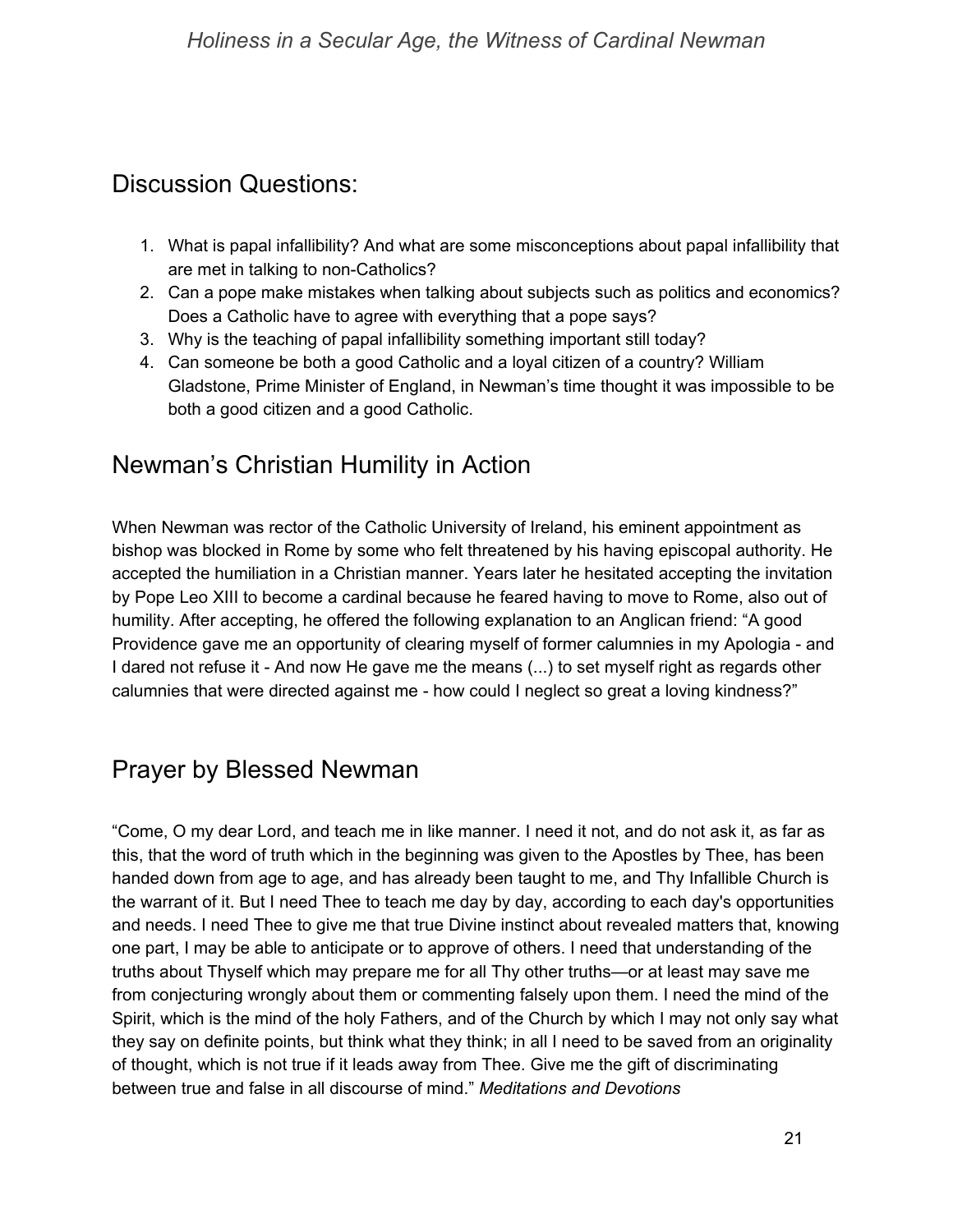### <span id="page-21-0"></span>Chapter Nine: Celibacy and Marriage

Every person is loved by God, and is made to know Him, love Him, and for the love of Him to love others. This vocation to love is lived out in two ways or states of life: celibacy and marriage. (A celibate person is the one who chooses not to marry in order to give him or herself to the service of God with greater freedom). And each person needs to discern God's calling.

From an early age John Henry Newman felt the desire to serve God in a celibate manner. He expressed his desire to serve God as a celibate missionary or as a clergyman. At this time Anglican clergymen often married. Newman learned of the Roman Catholic tradition of celibacy from a college friend, and years later as a Roman Catholic was ordained a priest in Rome (1847).

As a child his experience of family life and of the marriage of his parents was a good one. Then as a young adult he witnessed the Christian example of married life among a number of friends. Together with the Church's teaching on the goodness and holiness of marriage, this example, moved him to help others to live the married vocation well.

Celibacy in Christian life is also practiced by men and women who form part of religious communities which often have specific missions. Newman knew about the lives of various saints who embraced his calling, and he wrote an essay on St. Anthony Abbot. He admired the work done by monks and cloistered nuns. Through their work of prayer and penance for the world, they were the set of persons, who according to Newman, were closest to Christian perfection. For this reason Newman wished to revive the tradition of celibate women living in communities, and he himself lived in a community with celibate men.

As a priest Newman encouraged his married friends in their own vocation, and he taught them to grow in greater love for God. As we will see in later chapters, he also assisted them with the education of their children, and in the various difficulties they faced in life.

- <span id="page-21-1"></span>1. What is celibacy? And when did the practice of celibacy begin in Christianity?
- 2. Is the practice of celibacy something still possible and desired in today's world?
- 3. Newman considered the lives of various saints and communities to decide in which type of community he would live his celibate vocation. How does someone today find advice to respond to a vocation to celibate love?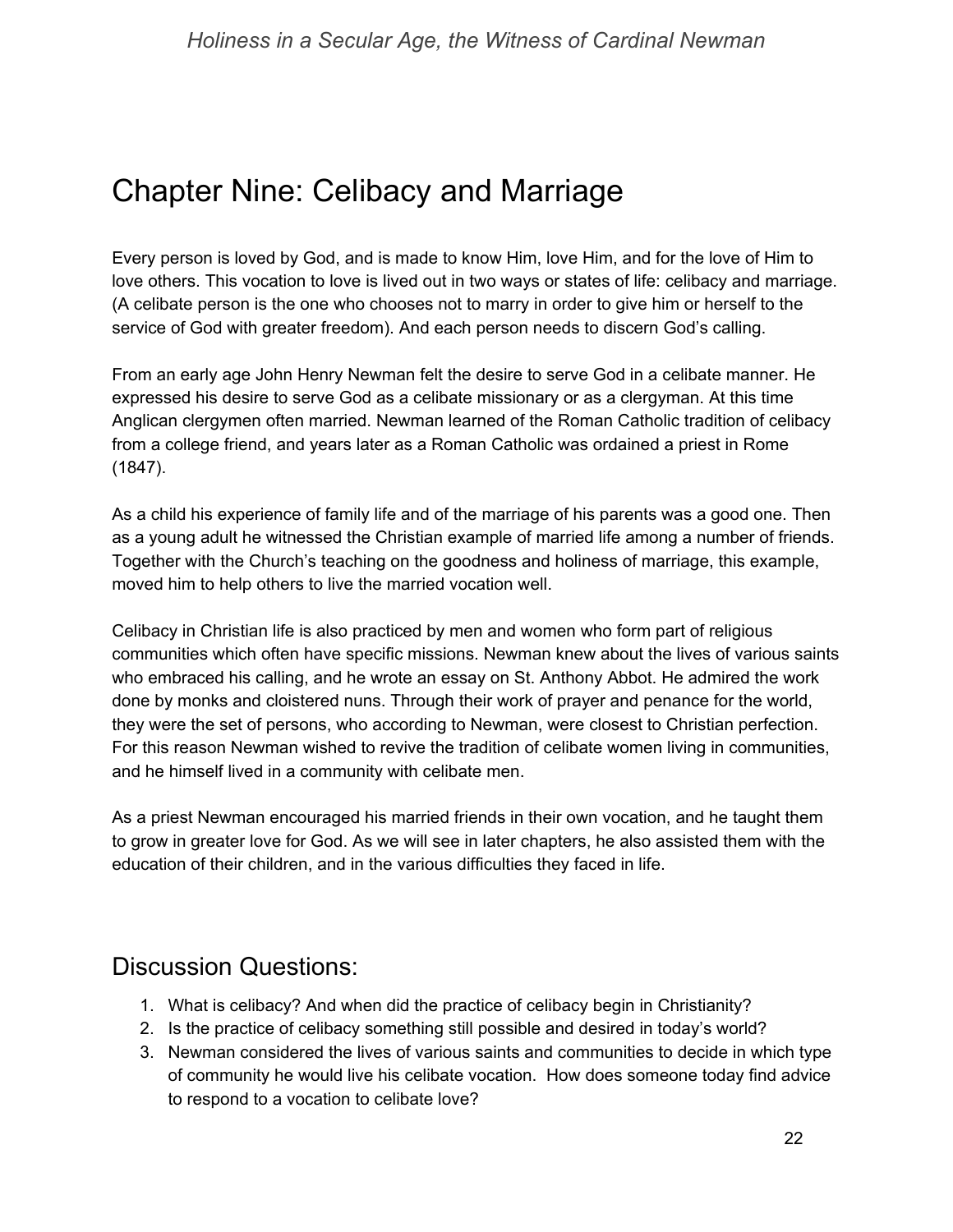- 4. How do married persons persons love God in their vocation?
- 5. Is it possible for a person to live a celibate life even after losing virginity, serving God in some way outside marriage?

#### <span id="page-22-0"></span>Newman's Presentation of Vocation in Action

As an Anglican clergyman Newman saw many of his peers married. He told a friend that he felt the natural charm of women and considered the many benefits of a wife's company and care of the home. He knew that together with children all of this was a blessing, but he felt that God asked him to give that up for the sake of a higher calling. In fact, there was a family friend whom he liked and who could have been his wife, but he chose to remain single to serve God in another way. At the same time he helped his sisters to meet their future spouses, and was a good friend to his married friends and their spouses.

#### <span id="page-22-1"></span>Prayer Reflection

"God has created me to do Him some definite service; He has committed some work to me which He has not committed to another. I have my mission—I never may know it in this life, but I shall be told it in the next. Somehow I am necessary for His purposes, as necessary in my place as an Archangel in his—if, indeed, I fail, He can raise another, as He could make the stones children of Abraham. Yet I have a part in this great work; I am a link in a chain, a bond of connexion between persons. He has not created me for naught. I shall do good, I shall do His work; I shall be an angel of peace, a preacher of truth in my own place, while not intending it, if I do but keep His commandments and serve Him in my calling." *Meditations and Devotions*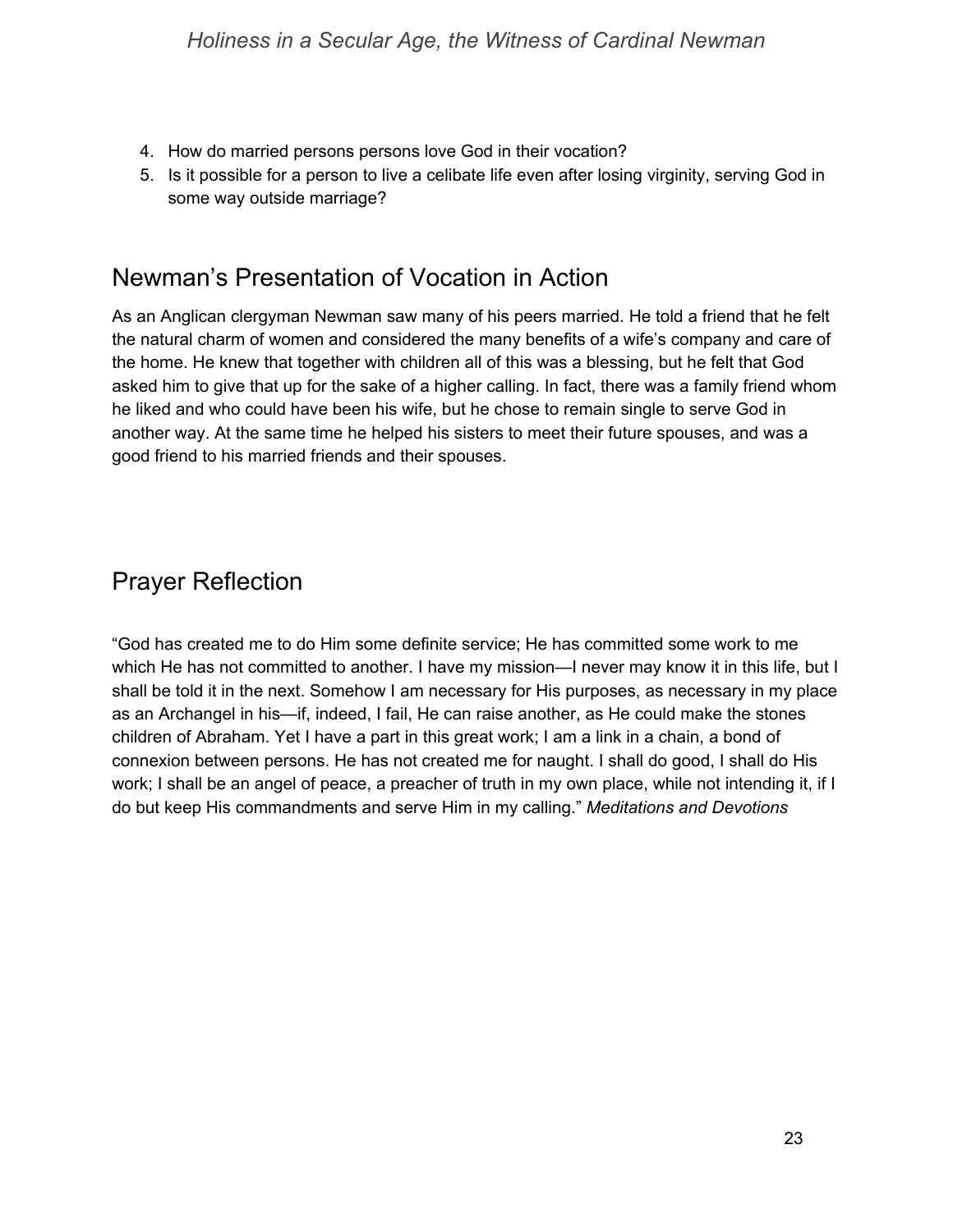## <span id="page-23-0"></span>Chapter Ten: The Christian Gentleman

Everyone wishes to be liked. Everyone wishes to be accepted and even popular. In other words, we wish to fit it. Newman wrote about the Christian Gentleman. However, the word "gentleman" today can be applied to both young men and women. It is a term not used much today, but it simply means someone that is pleasant and kind to others, someone who knows how to listen to others and speak to them; someone who has talents and displays them with ease, and someone who does not upset anyone with his words or actions. This can be applied both to men and women.

In a brilliant and often quoted passage Newman gives the definition of a "gentleman" according to society at large. The definition describes the qualities and skills a person can reach by purely human effort. In Newman's time those who subscribed to this definition thought, just as many do today, that man can be content without religion. They focus purely on the external behaviour without regards to moral life which takes account of the interior of a person, his desires and intentions. They substitute the moral conscience for good taste or a vague moral sense. And they ignore the supernatural dimension of human beings and their need for redemption. The definition also puts tolerance over other obligations of truth and justice.

Newman is quick to point out that as human beings we need to recognize our weaknesses and sins, and to ask God for His grace. Without this we settle for natural human virtues. The Christian gentleman or woman, instead, seeks God's grace to heal the wounds of original sin, and grows in the supernatural virtues, especially charity.

The secular definition of a gentleman is someone who is perhaps smooth and refined, with nice manners, and an ease of surface conversation. A Christian, practices tolerance and respect for all, and at the same time speaks the truth and corrects those who make mistakes. He strives to love others with a supernatural love called charity.

- <span id="page-23-1"></span>1. Do most of us seek approval? If so, do we look for approval from others at any cost?
- 2. What is tolerance? And is tolerance today true respect for others or is it often a way of silencing those who hold views which are not are not politically correct?
- 3. Where can a young person today find examples of people of character who can be admired?
- 4. Why are the "natural qualities" (as Newman noted) insufficient for a Christian?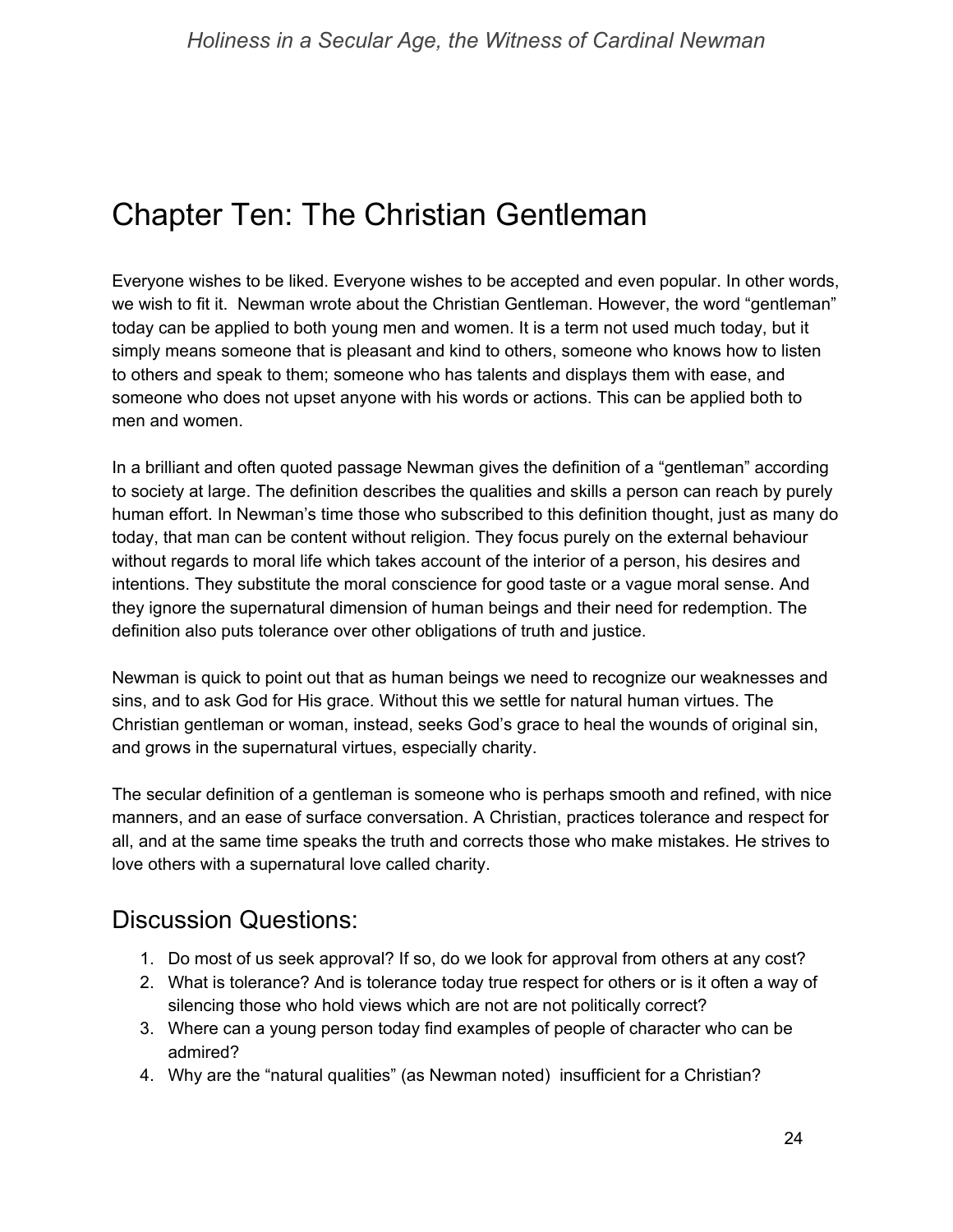### <span id="page-24-0"></span>Newman's Christian Gentleman in Action

In 1864, an author wrote a stinging falsehood about Catholic priests in an English publication. His claim was that everyone knew "as Newman" had said that Catholic priests are known for their deceitfulness. Newman who was the perfect English gentleman took up his pen and asked the writer for a private apology. The writer instead insisted on his point. In consequence Newman wrote within the span of a few weeks one of the most famous autobiographies called *Apologia pro vita sua.* In this work Newman explained the reason for his becoming Roman Catholic and why the Catholic Church teaches what she does. In doing so Newman displayed what a real gentleman is: someone who speaks the truth with charity and firmness. Tolerance does not exclude justice and courage.

#### <span id="page-24-1"></span>Prayer by Blessed Newman

"O my dear Saviour, would that I had any right to ask to be allowed to make reparation to Thee for all the unbelief of the world, and all the insults offered to Thy Name, Thy Word, Thy Church, and the Sacrament of Thy Love! But, alas, I have a long score of unbelief and ingratitude of my own to atone for. Thou art in the Sacrifice of the Mass, Thou art in the Tabernacle, verily and indeed, in flesh and blood; and the world not only disbelieves, but mocks at this gracious truth. Thou didst warn us long ago by Thyself and by Thy Apostles that Thou wouldest hide Thyself from the world. The prophecy is fulfilled more than ever now; but I know what the world knows not. O accept my homage, my praise, my adoration!—let me at least not be found wanting. I cannot help the sins of others—but one at least of those whom Thou hast redeemed shall turn round and with a loud voice glorify God. The more men scoff, the more will I believe in Thee, the good God, the good Jesus, the hidden Lord of life, who hast done me nothing else but good from the very first moment that I began to live." *Meditations and Devotions*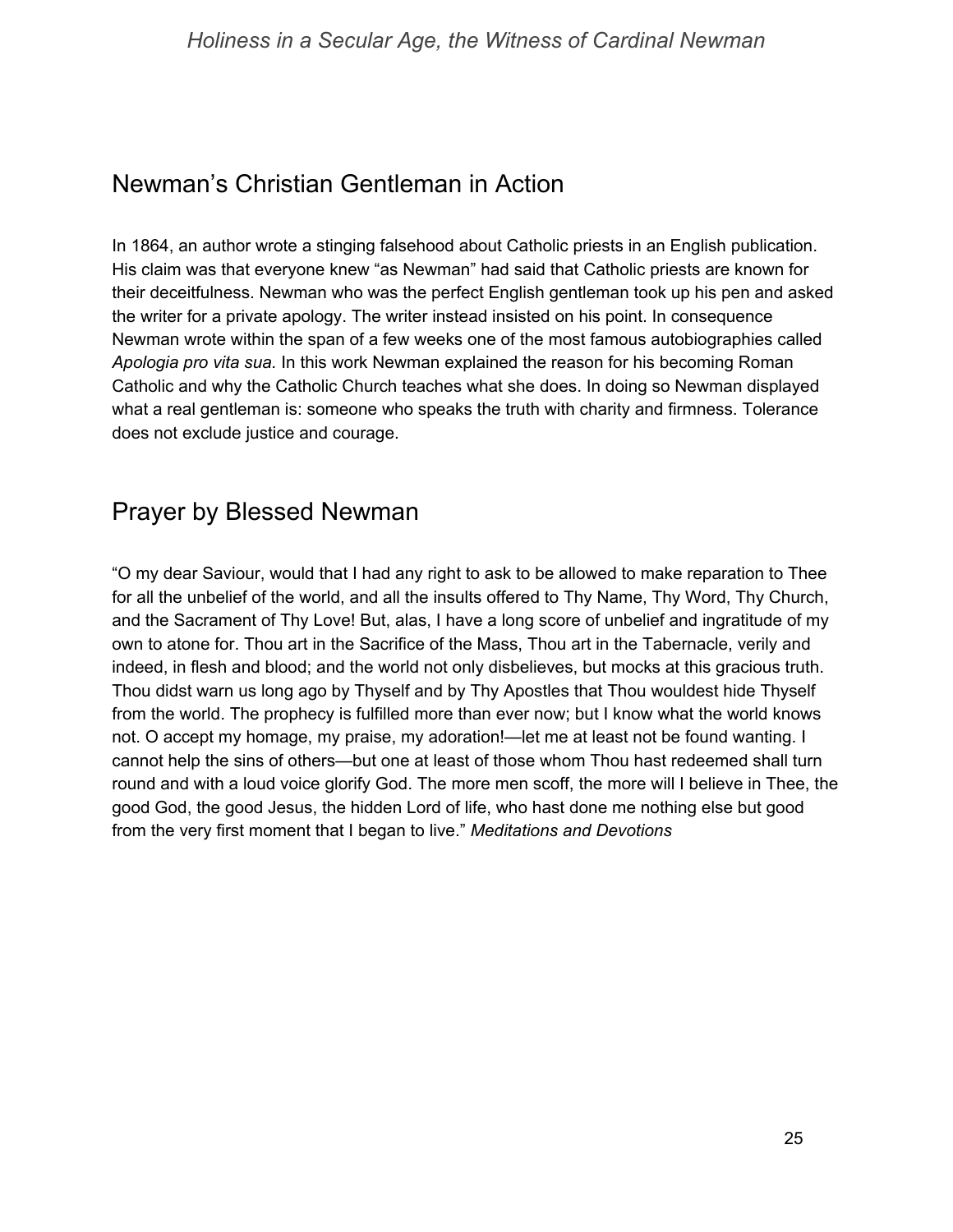# <span id="page-25-0"></span>Chapter Eleven: The Educated Layman and University Education

"What is a university and what is the origin of the university?" Universities are a creation of ancient Greece, but the modern university as we know it is the result of the Christian Middle Ages. Newman wrote that a university is a place where students develop a "philosophical habit of mind" which is to say a mature way of thinking. This includes the analysis, comparison, judgment, synthesis and articulation of ideas. It means to know the whole of things and how the parts relate to the whole.

Newman thought that to accomplish this a person needs to read literature, history and philosophy; what the Middle Age universities called the "liberal arts." These studies are called "liberal" because they free people from manual work and allow them to develop other areas of study and work. In most modern day universities the liberal arts are given little importance, and engineering, business and biology are given preference.

There are various problems with the rejection of the liberal arts or their fragmentation, as in separate Women's Studies, Latin Studies, African American studies, etc. This fragmentation of the study of liberal arts makes it seem that nothing is related nor part of a coherent whole. Even more grave is that the study of God and the meaning of the human person are discarded, or at best seen from a historical or biological perspective. Another problem is that the subjects and programs that give practical benefits in the form of a lucrative career are considered good, and the others are considered as "fluff" and unnecessary. The result is that so many students leave the university without addressing very important questions about the meaning of life, God, truth, love and friendship, goodness and evil, personhood and society.

Newman, who taught at Oxford University and later founded the Catholic University of Ireland (1854) has a lot to teach us about the purpose and goals of a university education. Many of his teachings on this subject are contained in one of his most well-known works *Idea of A University.*

- <span id="page-25-1"></span>1. What does the word "university" mean? What does the word "humanities" mean?
- 2. What is the purpose of a university education? Is it primarily to procure a good job after graduation? (a means to an end)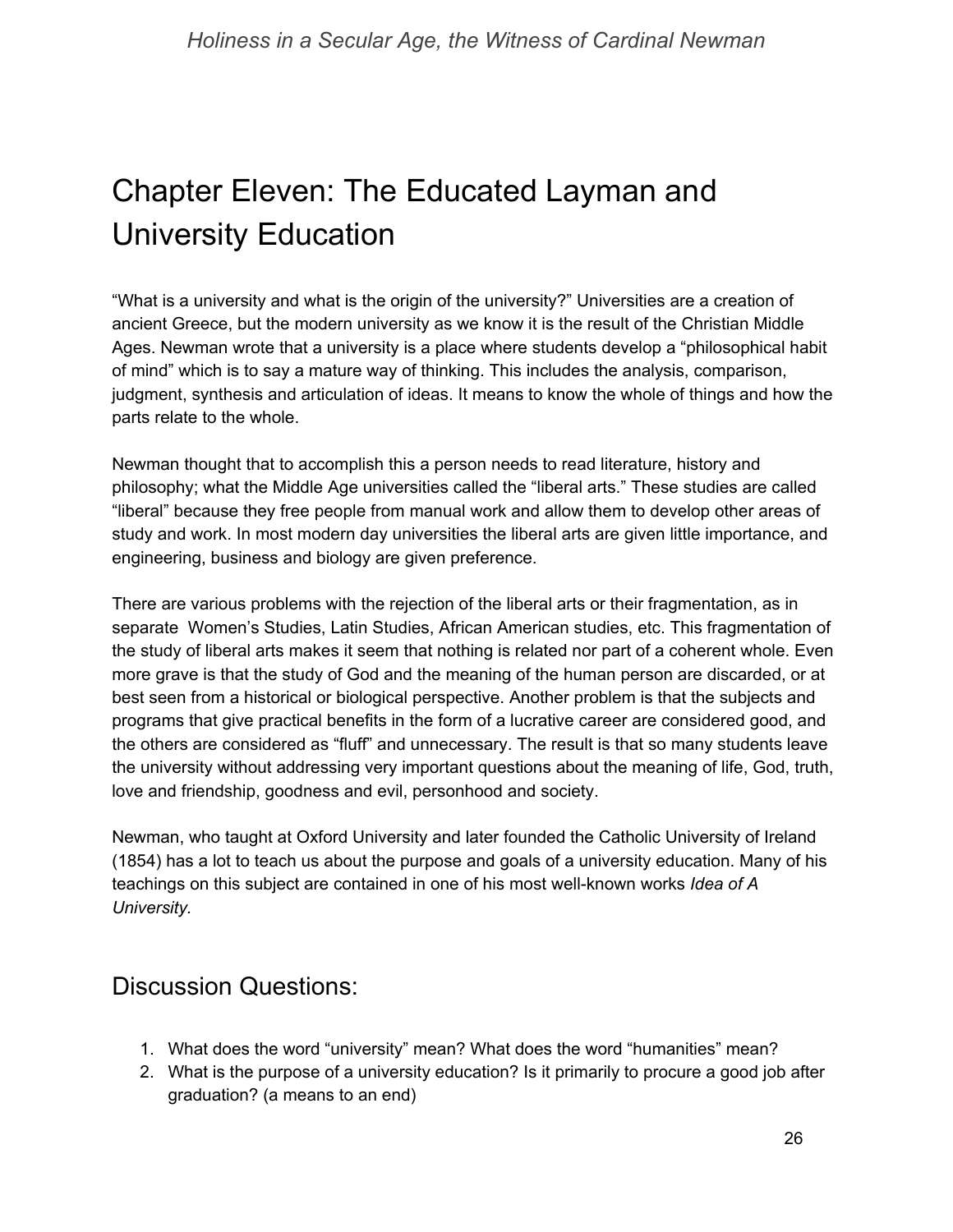- 3. What is true academic freedom? And are students and faculty allowed to think and voice their ideas and opinions? Or has fear of offending others become something that silences students today?
- 4. What place should the study of God, the person and society occupy in university studies? Is this possible at a public university?
- 5. Is it possible to think about the big questions and obtain a good university education while at the same time making friends and enjoying college years?

### <span id="page-26-0"></span>Newman's Theory of True Education in Action

When Newman began to teach at Oriel College at Oxford University he and two other colleagues were concerned about the spiritual and moral life of their students. They considered that a tutor should be concerned for this aspect of student's lives, not only academics. Along with his two friends he tried to introduce some changes to make this attention to the whole person possible, but the head of the college resisted. This was a very important point about the education of students for which Newman was willing to risk losing his job. In fact this is what happened: the head of the college did not assign him more students, causing him to resign his position at Oriel. As we will see in the next chapter, when he started the Catholic University of Ireland he was able to incorporate some of his ideas about the formation of students.

#### <span id="page-26-1"></span>Prayer by Blessed Newman

"My God, I adore Thee, O Eternal Paraclete, the light and the life of my soul. Thou mightest have been content with merely giving me good suggestions, inspiring grace and helping from without. Thou mightest thus have led me on, cleansing me with Thy inward virtue, when I changed my state from this world to the next. But in Thine infinite compassion Thou hast from the first entered into my soul, and taken possession of it. Thou hast made it Thy Temple. Thou dwellest in me by Thy grace in an ineffable way, uniting me to Thyself and the whole company of angels and saints." *Meditations and Devotions*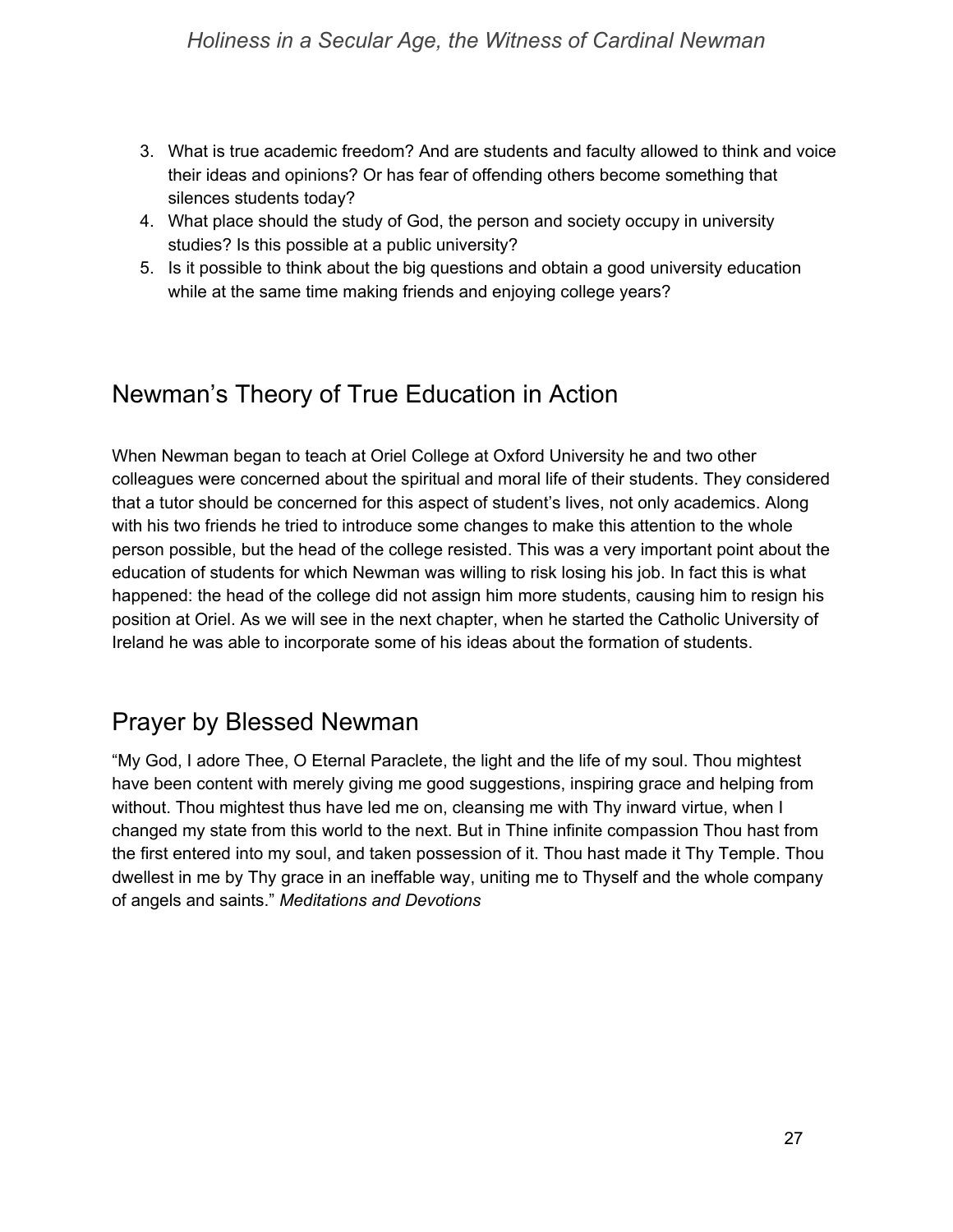# <span id="page-27-0"></span>Chapter Twelve: The Making of Men and the Reality of a University Education

"Do modern university studies provide a complete education or are they simply for professional training?" Newman holds that a university education is about the formation of the mind and the character of students. Many educators and readers admire John Henry Newman's *Idea of a University* but they usually think that is an ideal more than something that can be realized.

It is not uncommon today for young people to view going to a university or college as a way of escaping parental control, a time of having fun and of doing whatever they wish, a prolonging of youth instead of a preparation for adulthood. Newman argued that the purpose of a university was to "make men." (we can take this today more comprehensively as to "make an adult.") When he founded the Catholic University of Ireland in 1854, he established collegial houses to provide a good formation to the students.

These small residences within the university made it be easier for students to develop their capacity to think for themselves and to exercise character. Each of these had a director, a chaplain, a tutor and senior students who guided the formation of the students in a personal way. Newman believed that the students learned as much from each other as they did from teachers through their conversations and time spent with one another.

In addition, Newman gave importance to a debating society, a school newspaper, and collegial sports (intramurals) which provided other ways of learning and healthy entertainment. He designed and built a university church where he and others offered the sacrifice of the Mass and preached to the students. Furthermore, he fostered attention to the spiritual life of the student through the chaplains and spiritual practices offered at the collegial houses.

Through the classes, extracurricular activities and personal attention of the students the university sought the integral human and spiritual formation of its students. As Newman explained there were other institutions specifically oriented for the training of doctors, engineers, soldiers, etc.

- <span id="page-27-1"></span>1. How do modern universities foster personal intellectual and moral formation?
- 2. Can public universities foster such formation and in what way?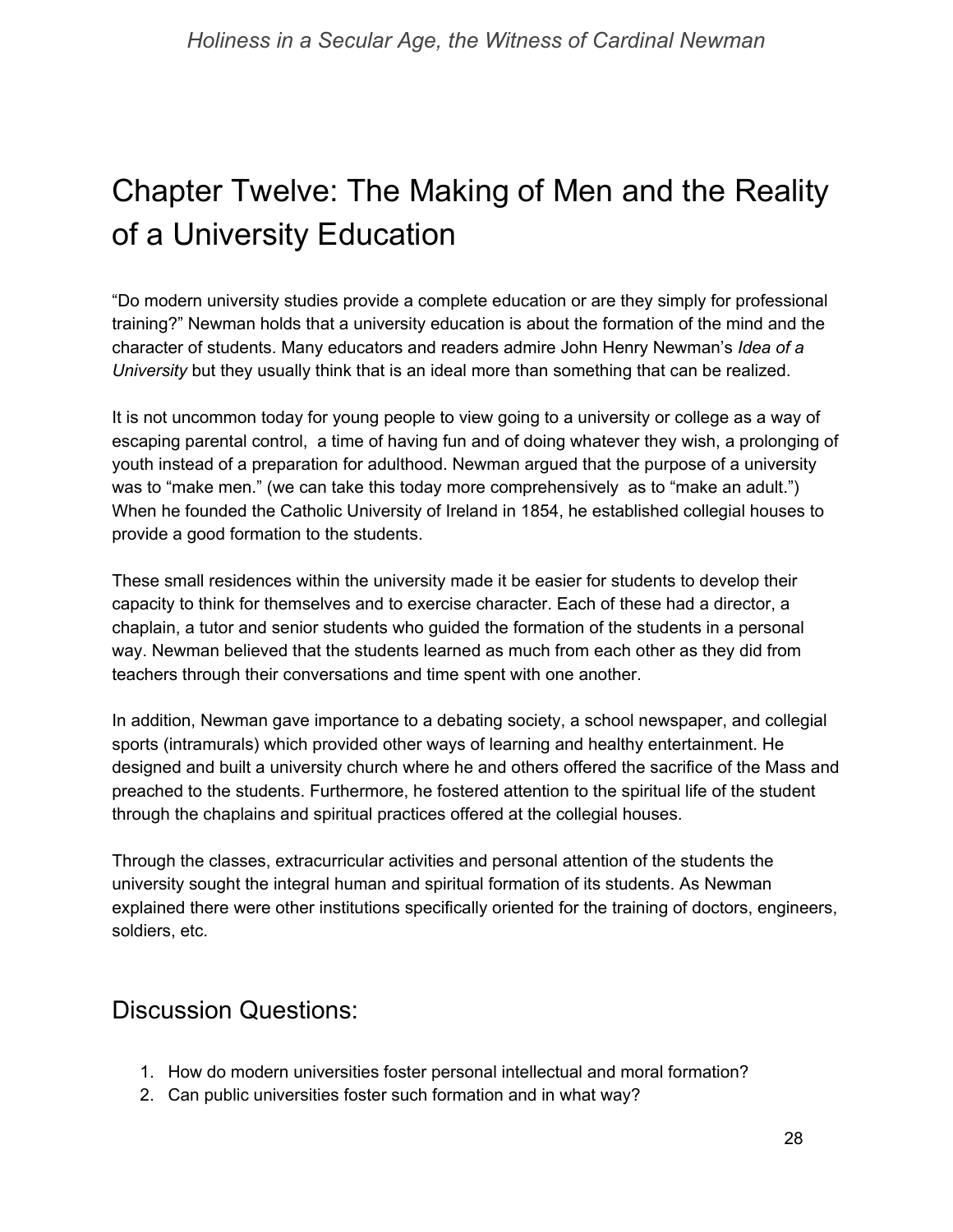- 3. Are college dorms, sororities and fraternities places that encourage the human and spiritual growth of students?
- 4. How does the Newman Center or Catholic Chaplaincy help a student to grow in the knowledge and practice of the Faith?
- 5. Are there other campus organizations that help a student grow in moral formation?
- 6. Can students be members of secular campus organizations without compromising moral values?

### <span id="page-28-0"></span>Newman's Understanding of the Whole Person in Action

In 1855, Newman had some stables at the back of one of the college houses of the university in Dublin converted into a billiard room. Students had been going to play billiards at a decent establishment off campus. He did not wish the students, however, to form any undesirable acquaintances and get involved in betting. However, rather than issuing a ban on playing billiards, he found the solution mentioned above. For him, in addition to religious practices, meals, sports, recreation and student organizations were all an important part of university life, necessary for the personal growth of students.

#### <span id="page-28-1"></span>Prayer by Blessed Newman

"My God, how far am I from acting according to what I know so well! I confess it, my heart goes after shadows. I love anything better than communion with Thee. I am ever eager to get away from Thee. Often I find it difficult even to say my prayers. There is hardly any amusement I would not rather take up than set myself to think of Thee. Give me grace, O my Father, to be utterly ashamed of my own reluctance! Rouse me from sloth and coldness, and make me desire Thee with my whole heart. Teach me to love meditation, sacred reading, and prayer. Teach me to love that which must engage my mind for all eternity." *Meditations and Devotions*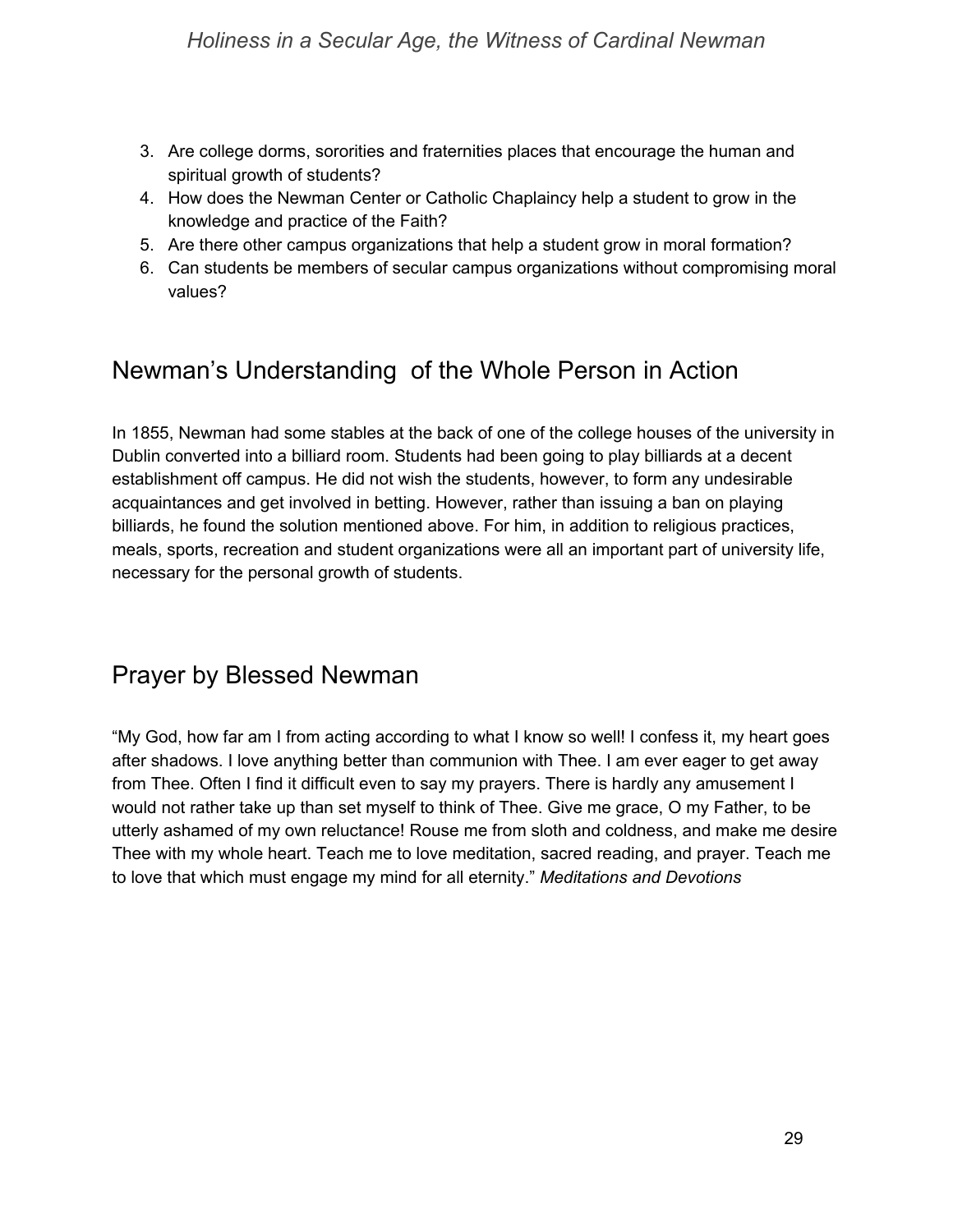## <span id="page-29-0"></span>Ch. Thirteen: Educating Boys (young students) and the Oratory School

'What does lower school education have to do with college? Why are so many kids failing in school?" In Western countries, there are so many school choices and resources, which include libraries and sports facilities, but children are not learning how to read and write well, nor to think and to speak properly, nor do they acquire the virtues needed to excel as young adults to later become mature adults.

Newman, an educator at heart, founded a grammar boarding school for boys in Birmingham. There, he and the teachers formed the minds and the hearts of the boys. In addition to a demanding plan of studies, the boys learned religion and how to pray.

He recognized the need for women (called dames) to care for the physical and emotional needs of the younger children and identified an excellent widowed woman to be in charge of the other dames. He also realized that parents were the first to be responsible for the education of their children, so he involved them closely in decisions about their children's studies, health and spending, as well as future study and career plans.

Newman stirred the children's imaginations by having them act parts of classic Greek and Roman plays, adapted to remove immoral scenes. And their study was encouraged by contests and prizes. He was remembered by former students as a wise and warm grandfather figure who left a mark on their souls and character.

- <span id="page-29-1"></span>1. What can be learned from current lower school education, lessons which are useful in later life? Does this also pertain to homeschooling? What type of education (if marriage and children is the vocation) would you wish to provide your own children?
- 2. Is the formation in religion and piety at an early age still as important as it was for Newman?
- 3. What role do fathers and grandfathers play in their lives of boys, and vice-versa, mothers and grandmothers on that of their daughters?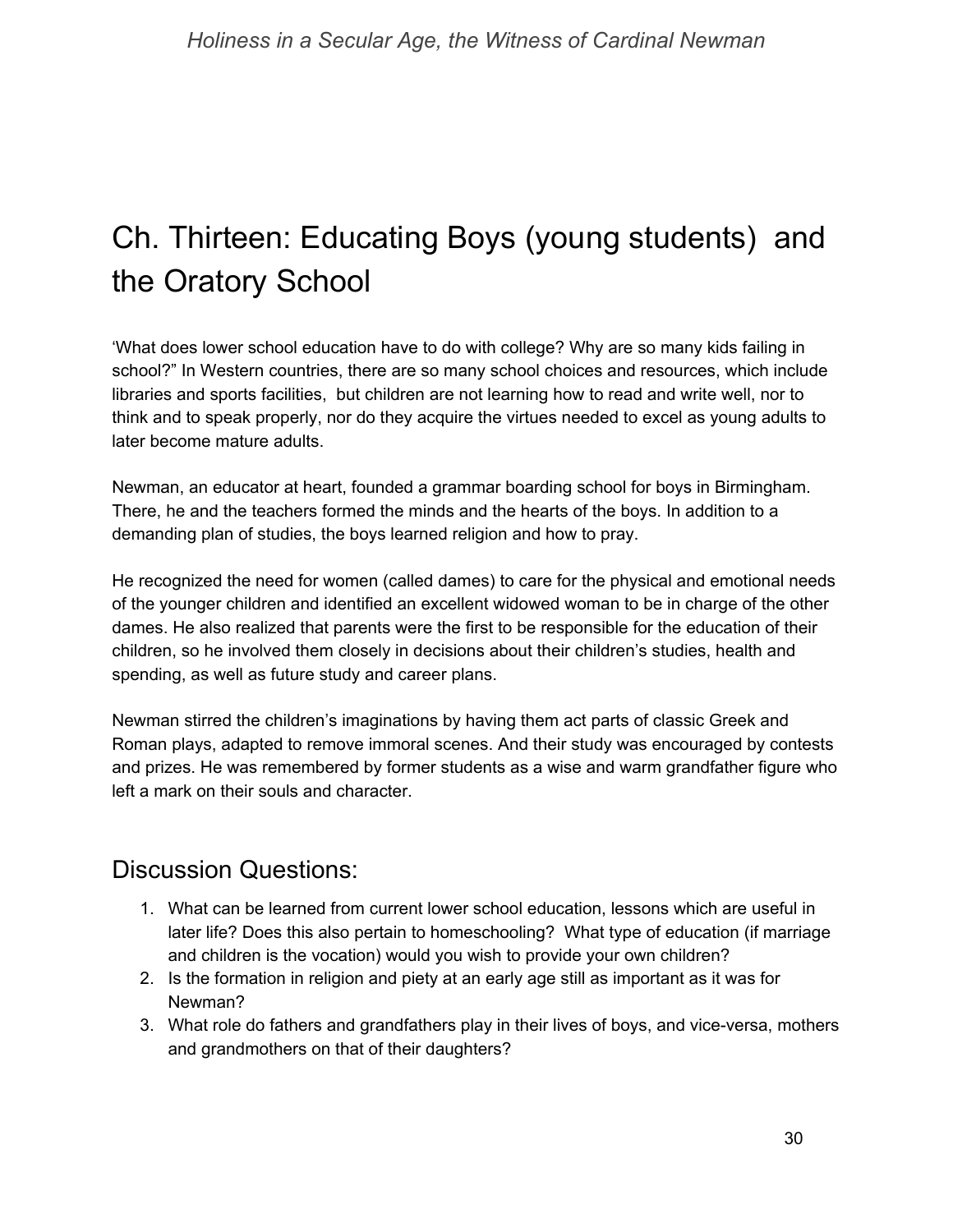- 4. What can be learned from current lower school education, lessons which are useful in later life? Does this also pertain to homeschooling? What type of education (if marriage and children is the vocation) would you wish to provide your own children?
- 5. Is the formation in religion and piety at an early age still as important as it was for Newman?
- 6. What role do fathers and grandfathers play in their lives of boys? And vice-versa, mothers and grandmothers on that of their daughters?

### <span id="page-30-0"></span>Newman's Respect for Young Minds in Action

Once a friend of Newman with two sons at the Oratory School in Birmingham consulted Newman about the youngest son whom he thought had a vocation to the priesthood. The father thought of taking his son out of the school and sending him to a minor seminary. Newman advised him to allow the boy to grow up first and explained that if the child had a vocation it would not go away. Newman's wise advice was proved correct when years later the child, now an adult, followed the vocation of marriage, while the oldest brother joined the seminary and was ordained a priest.

#### <span id="page-30-1"></span>Prayer by Blessed Newman

"I adore Thee, O Almighty Lord, the Paraclete, because Thou in Thy infinite compassion hast brought me into this Church, the work of Thy supernatural power. I had no claim on Thee for so wonderful a favour over anyone else in the whole world. There were many men far better than I by nature, gifted with more pleasing natural gifts, and less stained with sin. Yet Thou, in Thy inscrutable love for me, hast chosen me and brought me into Thy fold. Thou hast a reason for everything Thou dost. I know there must have been an all-wise reason, as we speak in human language, for Thy choosing me and not another—but I know that that reason was something external to myself. I did nothing towards it—I did everything against it. I did everything to thwart Thy purpose. And thus I owe all to Thy grace. I should have lived and died in darkness and sin; I should have become worse and worse the longer I lived; I should have got more to hate and abjure Thee, O Source of my bliss; I should have got yearly more fit for hell, and at length I should have gone there, but for Thy incomprehensible love to me. O my God, that overpowering love took me captive. Was any boyhood so impious as some years of mine! Did I not in fact dare Thee to do Thy worst? Ah, how I struggled to get free from Thee; but Thou art stronger than I and hast prevailed. I have not a word to say, but to bow down in awe before the depths of Thy love." *Meditations and Devotions*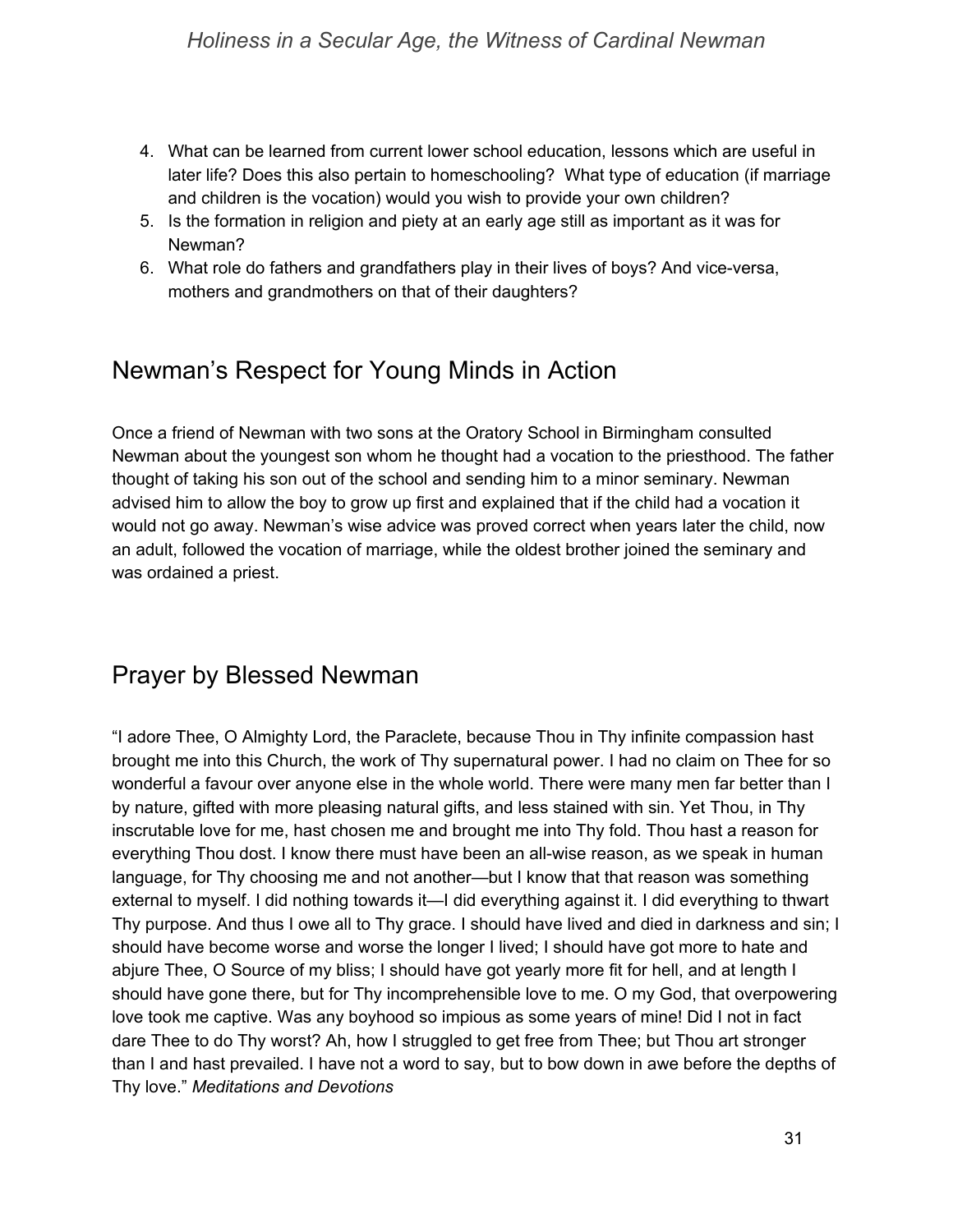### <span id="page-31-0"></span>Ch. Fourteen: Faith, Reason and Science

"Hasn't science contradicted many things earlier taught by religion? And isn't science the measure of truth?" The answer to both questions is "no" and will always be "no." Science only has answers for some questions about material reality, and not all, such as why things exist. In its right place science offers knowledge about "how" things are and how to improve technology to meet the needs of men.

Faith and Reason are two paths to knowledge, one is supernatural (above the purely human capacity) and the other natural. Through faith we know what God reveals of Himself and of the created world. Through reason we can gain knowledge of what we perceive through our senses. Newman argued that the university should include universal knowledge (the study of all the sciences, not just the physical sciences like biology, chemistry, physics, etc.) He explained that when one science such as theology (the science of God) is excluded from a university other sciences try to take its place; since this is not possible, this omission creates a distortion or false knowledge. The same would happen if history replaced economics, or literature replaced astronomy.

Newman compared a university to an empire with many lands, and called it an "imperial intellect" where the professors and their subjects are the ministers and the university assigns to each its place and importance. They should each respect each other without encroaching on the others. He defended the importance of theology as the highest science because it is the study of God, and told students not to allow findings of astronomy, geology or other sciences to make them doubt their faith. Those things that seem to be proven will turn out not to be proven or not contradictory to the Faith.

He urged students not to be afraid of good science because a Catholic is not afraid of the truth, and the truth does not go against God's revelation. They must study and work with patience and respect for all sciences. He also explained that the progress of science requires free discussion as long as researchers respect moral principles and the truths of faith.

- <span id="page-31-1"></span>1. Why are the so-called "hard sciences" considered the voice (oracles) of truth?
- 2. Why doesn't science have the last say about God, the world or man?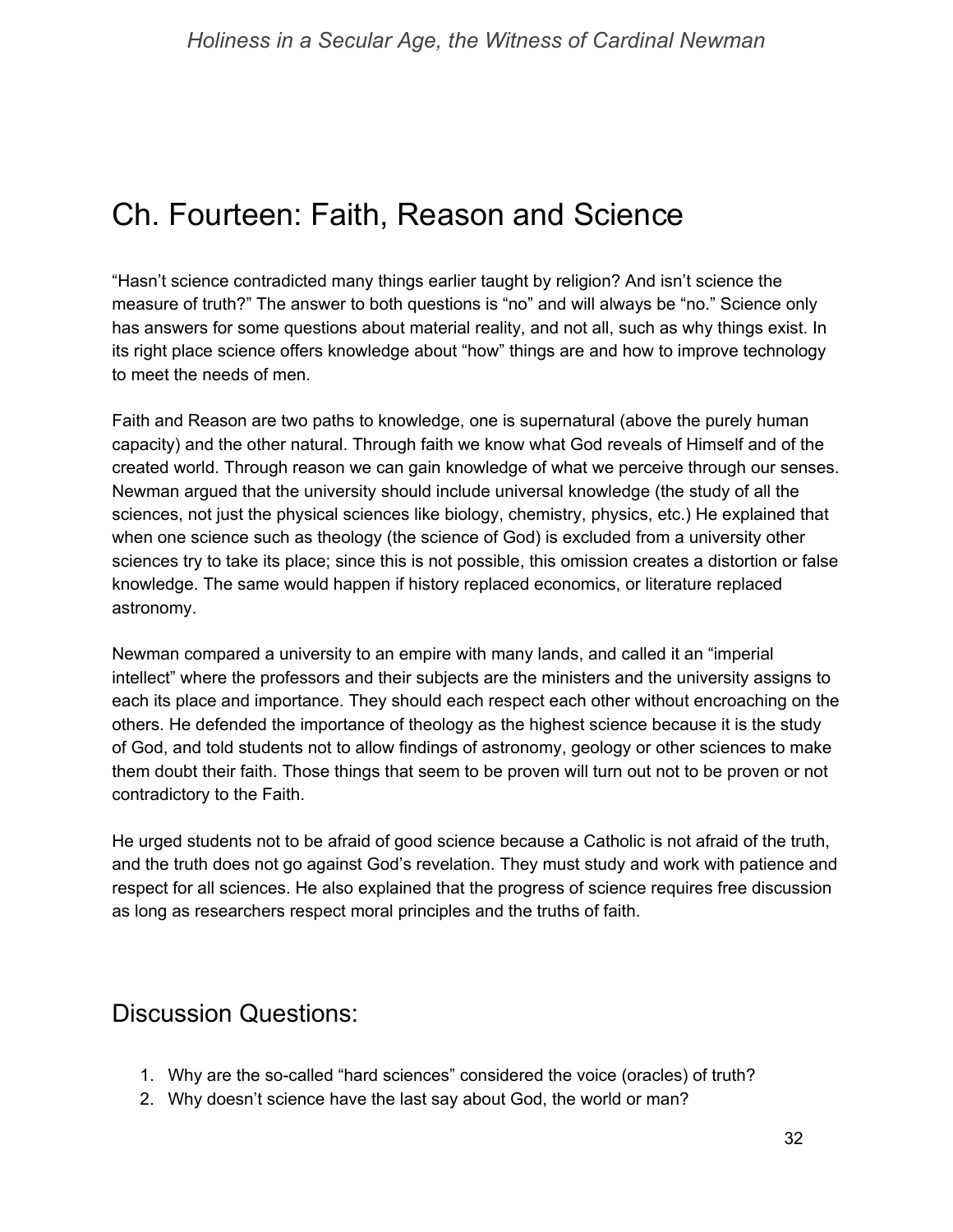- 3. What was Galileo's mistake according to Newman? And what can we learn about the limits of each field of knowledge?
- 4. Why is it possible for a Christian to hold a theory of evolution? And when is a theory of evolution mistaken?

#### <span id="page-32-0"></span>Newman's Integration of Faith and Science in Action

After the publication of Darwin's book *The Origin of Species* (1859) someone sent Newman a book criticizing Darwin's theory and asking for Newman's opinion. The latter replied that if God wished to create the world over a very long period of time through numberless changes, this fact would not contradict the belief in God as Creator of the world and of the human soul. He wrote: "It does not seem to me to follow that creation is denied because the Creator, millions of years ago, gave laws to matter. He first created matter and then he created laws for it - laws which should *construct* it into its present wonderful beauty, and accurate adjustment and harmony of parts *gradually.* We do not deny or circumscribe the Creator, because we hold He has created the self acting originating human mind, which has almost a creative gift; much less do we deny or circumscribe His power, if we hold that He gave matter such laws as by their blind instrumentality moulded and constructed through innumerable ages the world as we see it."

#### <span id="page-32-1"></span>Prayer by Blessed Newman

"God was all-complete, all-blessed in Himself; but it was His will to create a world for His glory. He is Almighty, and might have done all things Himself, but it has been His will to bring about His purposes by the beings He has created. We are all created to His glory—we are created to do His will. I am created to do something or to be something for which no one else is created; I have a place in God's counsels, in God's world, which no one else has; whether I be rich or poor, despised or esteemed by man, God knows me and calls me by my name." *Meditations and Devotions.*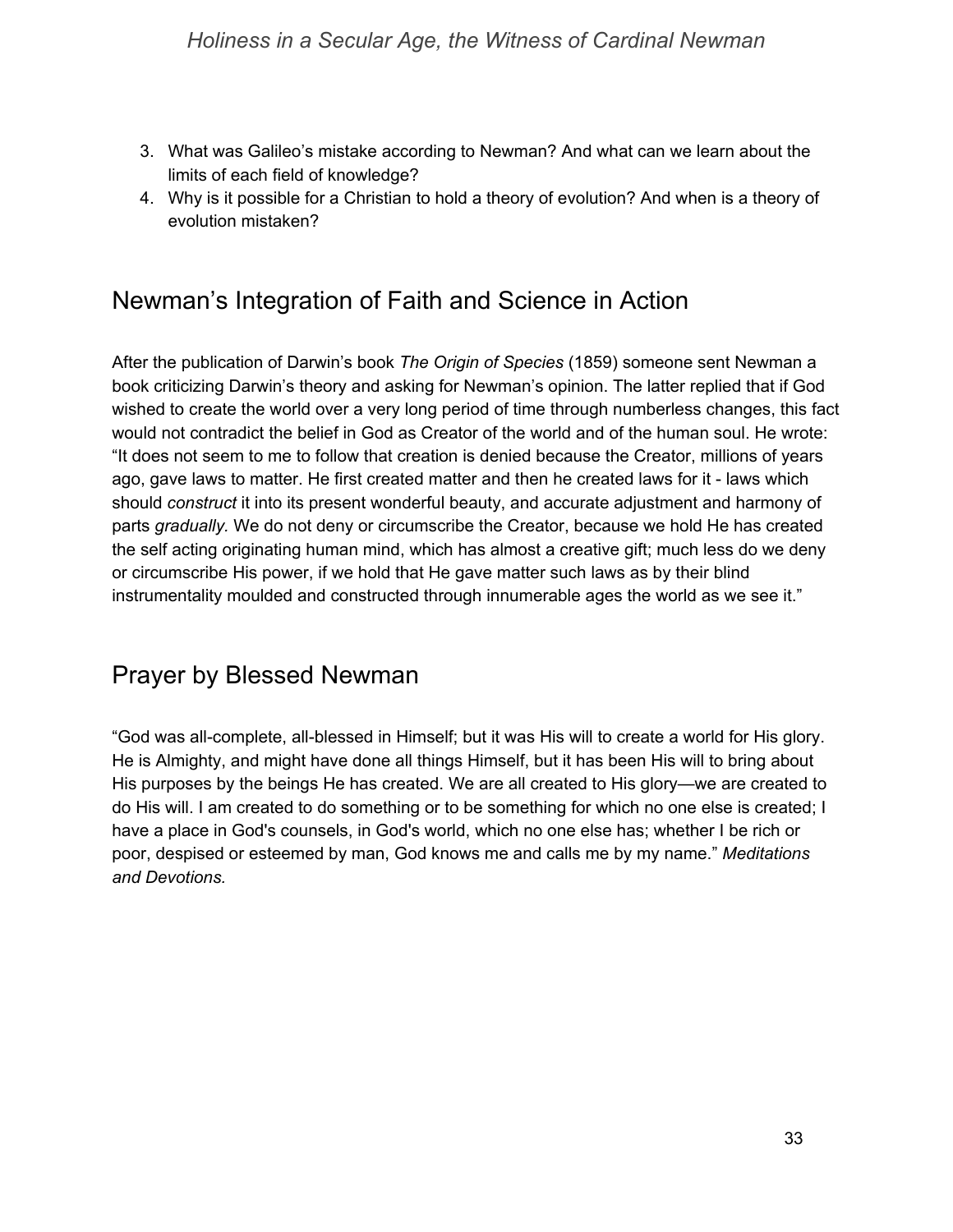## <span id="page-33-0"></span>Ch. Fifteen: Ecclesiology and Converts

Why are Christians divided, and why does God want their unity?

At the Last Supper Jesus prayed to the Father for the unity of Christians. Sadly, from early on, Christians have separated from the body of believers established by the Lord. The story of these divisions is a long and complicated one. The most significant divisions occurred in the 13th century with the Orthodox Christians, and beginning in the 16th century with Protestant Christians. Many of the divisions were over doctrinal beliefs, but they were fueled and consummated by the human failings and abuses of Christian leaders.

When the Church of England separated from the Catholic Church it was further divided into parties. Newman grew up as a Low Church Anglican and went through a period of Evangelical Christianity and to the practice of High Church Anglicans similar in many ways to Roman Catholics. His conversion to Catholicism was a process of many years of prayer and study of Church history and doctrine. This led him to conclude that the changes in doctrine and religious practices of Roman Catholicism were a good and sound development of the truths taught by Jesus Christ and transmitted to the faithful by his Apostles.

Once he was Roman Catholic he tried to help his friends to take the step he considered natural from the Anglican communion to the Catholic Church. Newman tried to convince his Anglican friends in a series of lectures later titled *Certain Difficulties Felt by Anglicans in Catholic Teaching*. He acted with respect and patience towards friends, praying for them and answering their doubts. As a result many friends and readers of his writings became Catholic, and to this day may readers of Newman continue to do so.

Although Newman thought that a reunion or unity of different Christian religious bodies was not possible in his time, he did join the effort of Fr. George Spencer to promote regular prayer for Christian unity. Since Newman, the Popes and many theologians have worked to advance this unity of the Catholic Church. It is a unity that should be based on truth and charity. The unity of Christians leads to the growth of the Church which is God's family, and increases the love among the members of his Church. Even more fundamentally, the Church should be one because God is three Divine persons in one, and his Church should mirror this unity.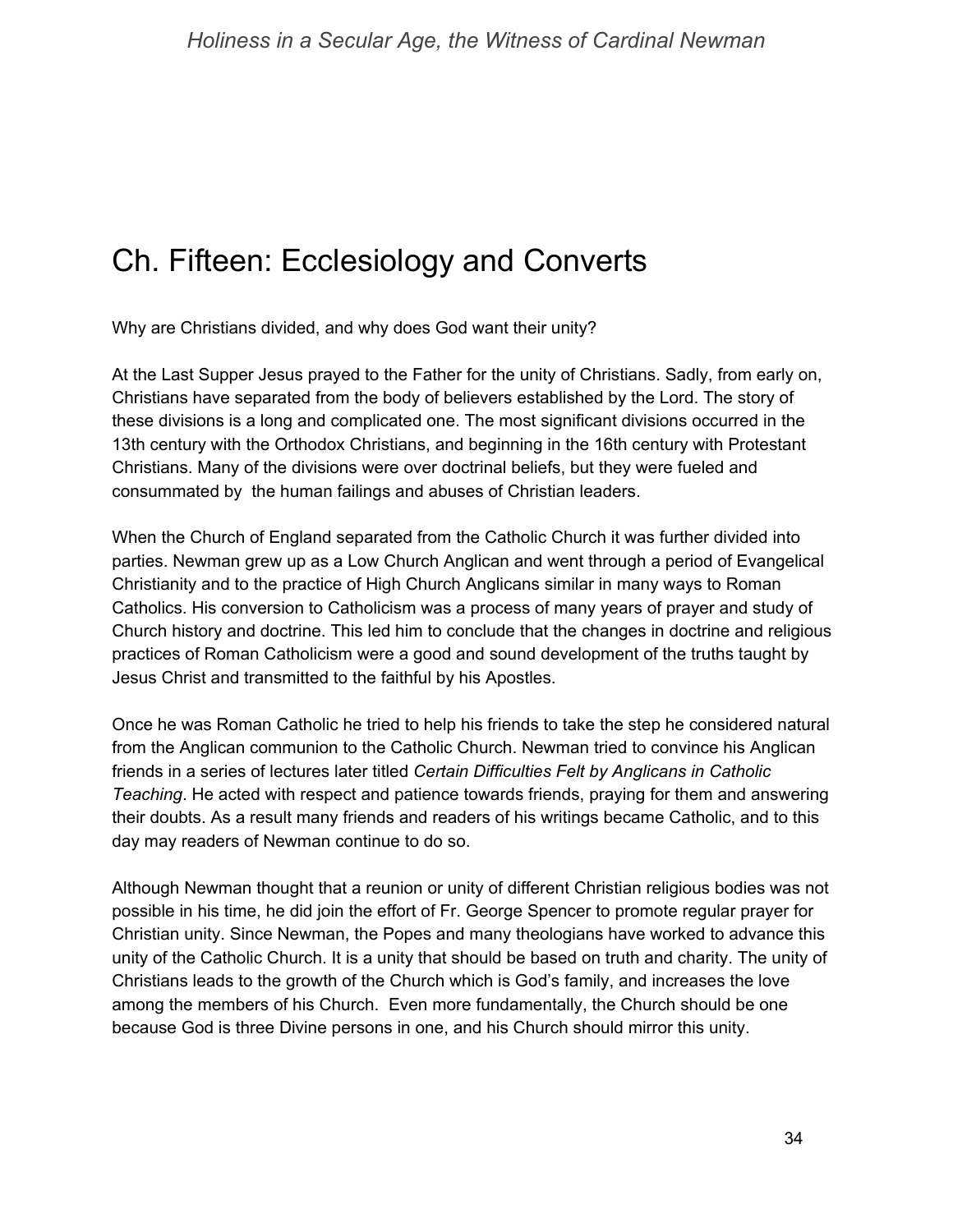#### <span id="page-34-0"></span>Discussion Questions:

- 1. Is the Catholic Church more than one among many Christian denominations? And why?
- 2. How can you explain the doctrinal and spiritual authority and service of the Pope to non-Catholic Christians? How did Newman explain this?
- 3. Why do divisions in Christianity lead to religious relativism and indifference?
- 4. Why are doctrinal truths important in ecumenical dialogue? And what did Newman think about this?
- 5. What can you do to promote Christian unity in your university and city?

#### <span id="page-34-1"></span>Newman's Ecumenism in Action

As a young Anglican clergyman Newman misunderstood Catholics, in particular, Irish Catholics for political reasons. With time he overcame his prejudices, and began to admire the holiness of many saints and ordinary Catholics. Later, once a Catholic, he faced the same bigotry on the part of some Anglicans. He was convinced that truth and charity would prevail over prejudice and false opinions, and that personal contact would do more than arguments to overcome prejudice. Writing to members of his community in Birmingham who suffered misunderstanding from English Protestants he wrote:

"You see, then, Brothers of the Oratory, where your success lies, and how you are to secure it. Never mind the London press; never mind Exeter Hall; never mind perambulating orators or solemn meetings: let them alone, they do not affect local opinion. They are a blaze amid the stubble; they glare, and they expire. Do not dream of converting the public opinion of London; you cannot, and you need not. Look at home, there lies your work; what you have to do, and what you can do, are one and the same. Prove to the people of Birmingham, as you can prove to them, that your priests and yourselves are not without conscience, or honour, or morality; prove it to them, and it matters not though every man, woman, and child, within the London bills of mortality were of a different opinion. That metropolitan opinion would in that case be powerless, when it attempted to bear upon Birmingham; it would not work; there would be a hitch and a block; you would be a match where you were seen, for a whole world where you were not seen. I do not undervalue the influence of London; many things its press can do; some things it cannot do; it is imprudent when it impinges on facts. If, then, a battle is coming on, stand on your own ground, not on that of others; take care of yourselves; be found where you are known; make yourselves and your religion known more and more, for in that knowledge is your victory. Truth will out; truth is mighty and will prevail." *Present Position of Catholics in England*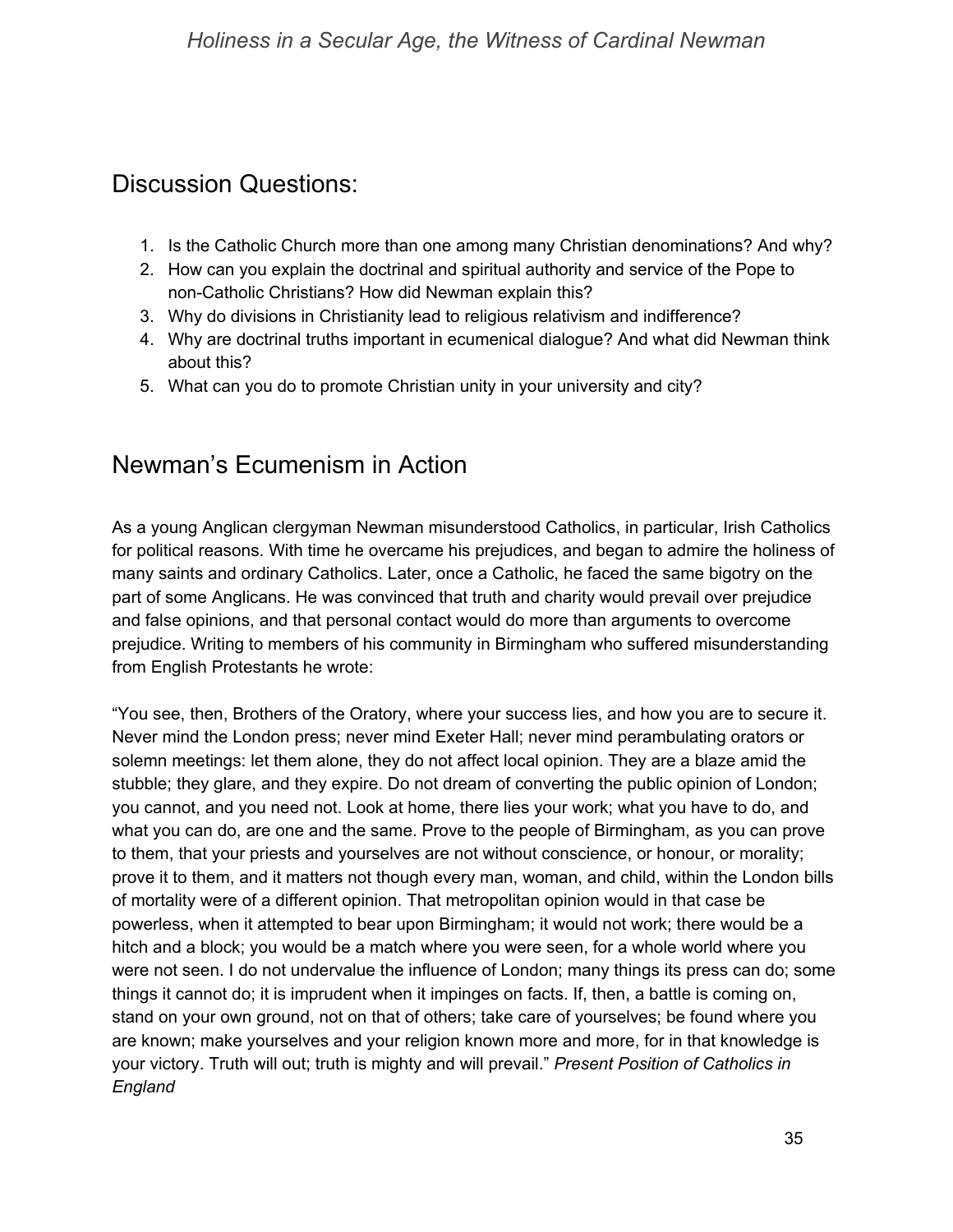#### <span id="page-35-0"></span>Prayer by Blessed Newman

"I ADORE Thee, my Lord and God, the Eternal Paraclete, co-equal with the Father and the Son. I adore Thee as the Life of all that live. Through Thee the whole material Universe hangs together and consists, remains in its place, and moves internally in the order and reciprocity of its several parts. Through Thee the earth was brought into its present state, and was matured through its six days to be a habitation for man. Through Thee, all trees, herbs, fruits, thrive and are perfected. Through Thee, spring comes after winter and renews all things. That wonderful and beautiful, that irresistible burst into life again, in spite of all obstacles, that awful triumph of nature, is but Thy glorious Presence. Through Thee the many tribes of brute animals live day by day, drawing in their breath from Thee. Thou art the life of the whole creation, O Eternal Paraclete—and if of this animal and material framework, how much more of the world of spirits! Through Thee, Almighty Lord, the angels and saints sing Thee praises in heaven. Through Thee our own dead souls are quickened to serve Thee. From Thee is every good thought and desire, every good purpose, every good effort, every good success. It is by Thee that sinners are turned into saints. It is by Thee the Church is refreshed and strengthened, and champions start forth, and martyrs are carried on to their crown. Through Thee new religious orders, new devotions in the Church come into being; new countries are added to the faith, new manifestations and illustrations are given to the ancient Apostolic creed. I praise and adore Thee, my Sovereign Lord God, the Holy Ghost." *Meditations and Devotions*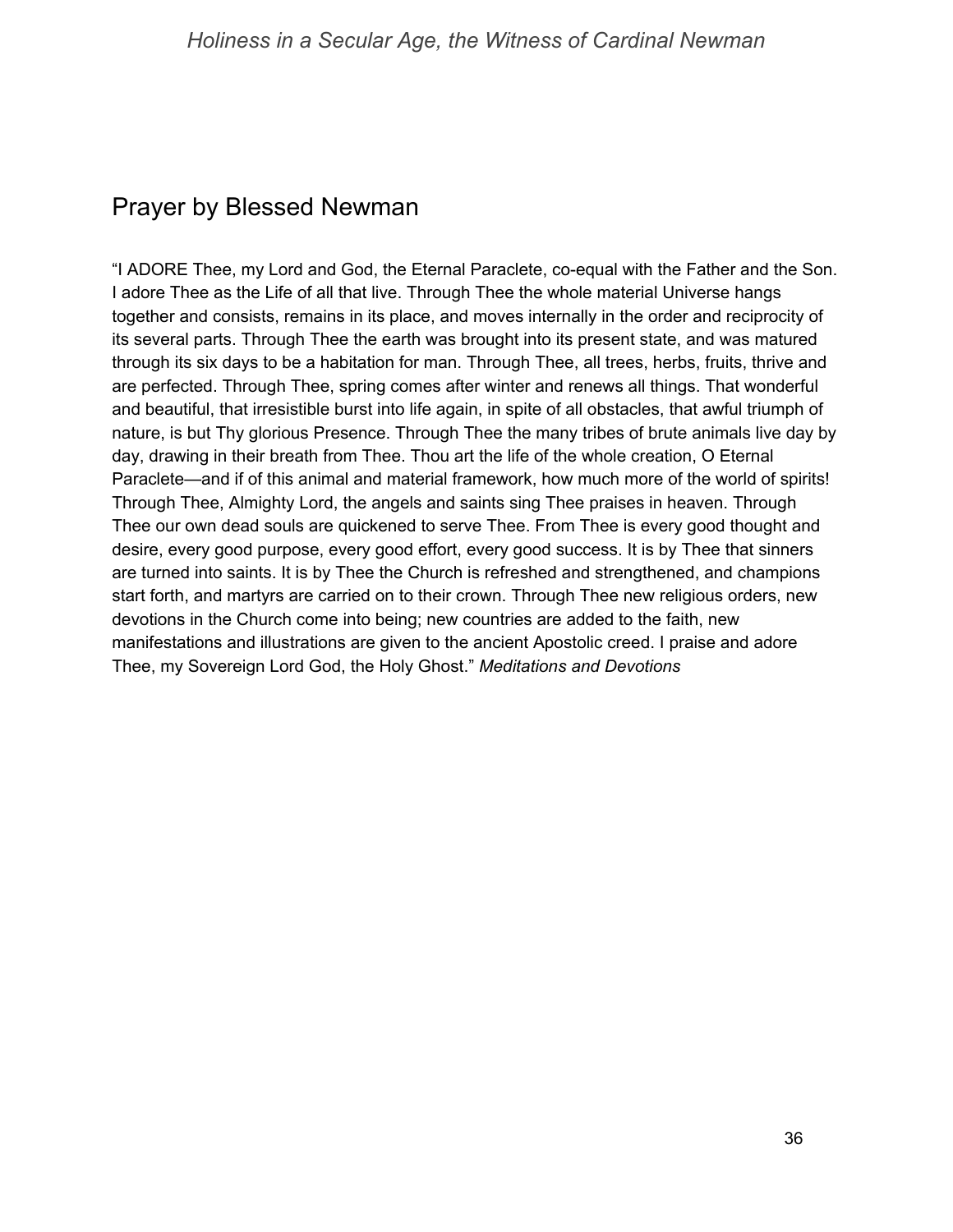# <span id="page-36-0"></span>Ch. Sixteen: Newman's Devotion to the Mother of God

Why do some Christians misunderstand devotion to Mary?

Many Christians think that devotion to Mary is the same as worship given to God, and that devotion to her contradicts Jesus' mediation with God the Father. Newman grew up, as many Protestants, with such misunderstandings about Mary, the Mother of God.

When he was in college, however, he began to see Mary's role as the new Eve of which St. Irenaeus wrote in the second century. Mary is the new Eve that unties the knot made by the first Eve. His knowledge of the Virgin Mary grew as his understanding of the Bible deepened.

As an Anglican clergyman he used Anglican prayers that referred to the assistance of Mary and the saints but did not directly invoke her or the saints. He gradually changed this practice and when he became Roman Catholic his devotion to Mary grew while always remaining biblical.

He also wrote many short beautiful reflections on titles given to the Mother of God in the so-called litany of Loretto. He learned to pray to Mary with the ancient prayer of the holy rosary and developed a child-like love for the Mother of God. Later, as an older priest, he would teach the boys at the Oratory School to pray the holy rosary and encourage them to have love for Holy Mary, St. Joseph and other saints.

#### <span id="page-36-1"></span>Discussion Questions:

- 1. What is the difference between worship of God and devotion to the saints?
- 2. What is the basis for Catholic devotion to the Virgin Mary?
- 3. How can you help Protestant friends understand Mary's role in Christian life?
- 4. What experience do you have of the prayer of the rosary and how can you improve in this tried and true practice?

### <span id="page-36-2"></span>Newman's Devotion to Mary in Action

By mid-1845, Newman no longer had any intellectual doubts about Roman Catholic doctrine. While he labored over the *Essay on Christian Development*, however, his family and friends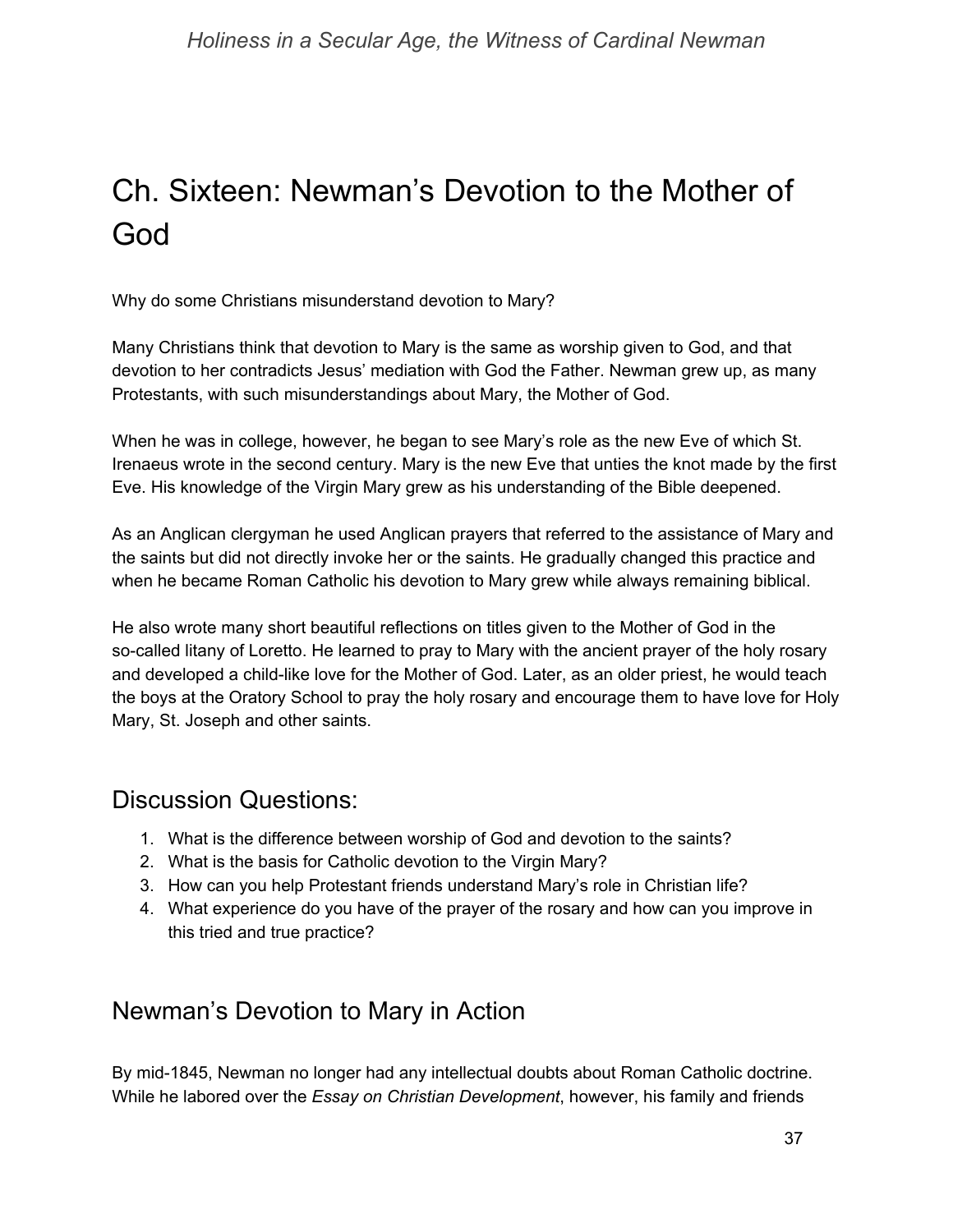#### *Holiness in a Secular Age, the Witness of Cardinal Newman*

continued to give him unsolicited suggestions and advice against his intended step to embrace Catholicism. On August 22, 1845, Newman entered the word "medal" in his diary: it marked the day that he began to wear around his neck the Miraculous Medal, a gift from a recent convert to Catholicism. Newman understood that wearing a medal, praying the rosary or honoring a painting of the Virgin Mary were all ways that the visible things lead us to communion with the invisible. The world is sacramental (material realities reveal invisible realities), and the material things which speak to us of God also lead us to Him.

#### <span id="page-37-0"></span>Reflection by Blessed Newman

"But Mary never was in this state [of original sin]; she was by the eternal decree of God exempted from it. From eternity, God, the Father, Son, and Holy Ghost, decreed to create the race of man, and, foreseeing the fall of Adam, decreed to redeem the whole race by the Son's taking flesh and suffering on the Cross. In that same incomprehensible, eternal instant, in which the Son of God was born of the Father, was also the decree passed of man's redemption through Him. He who was born from Eternity was born by an eternal decree to save us in Time, and to redeem the whole race; and Mary's redemption was determined in that special manner which we call the Immaculate Conception. It was decreed, not that she should be cleansed from sin, but that she should, from the first moment of her being, be preserved from sin; so that the Evil One never had any part in her. Therefore she was a child of Adam and Eve as if they had never fallen; she did not share with them their sin; she inherited the gifts and graces (and more than those) which Adam and Eve possessed in Paradise. This is her prerogative, and the foundation of all those salutary truths which are revealed to us concerning her. Let us say then with all holy souls, Virgin most pure, conceived without original sin, Mary, pray for us."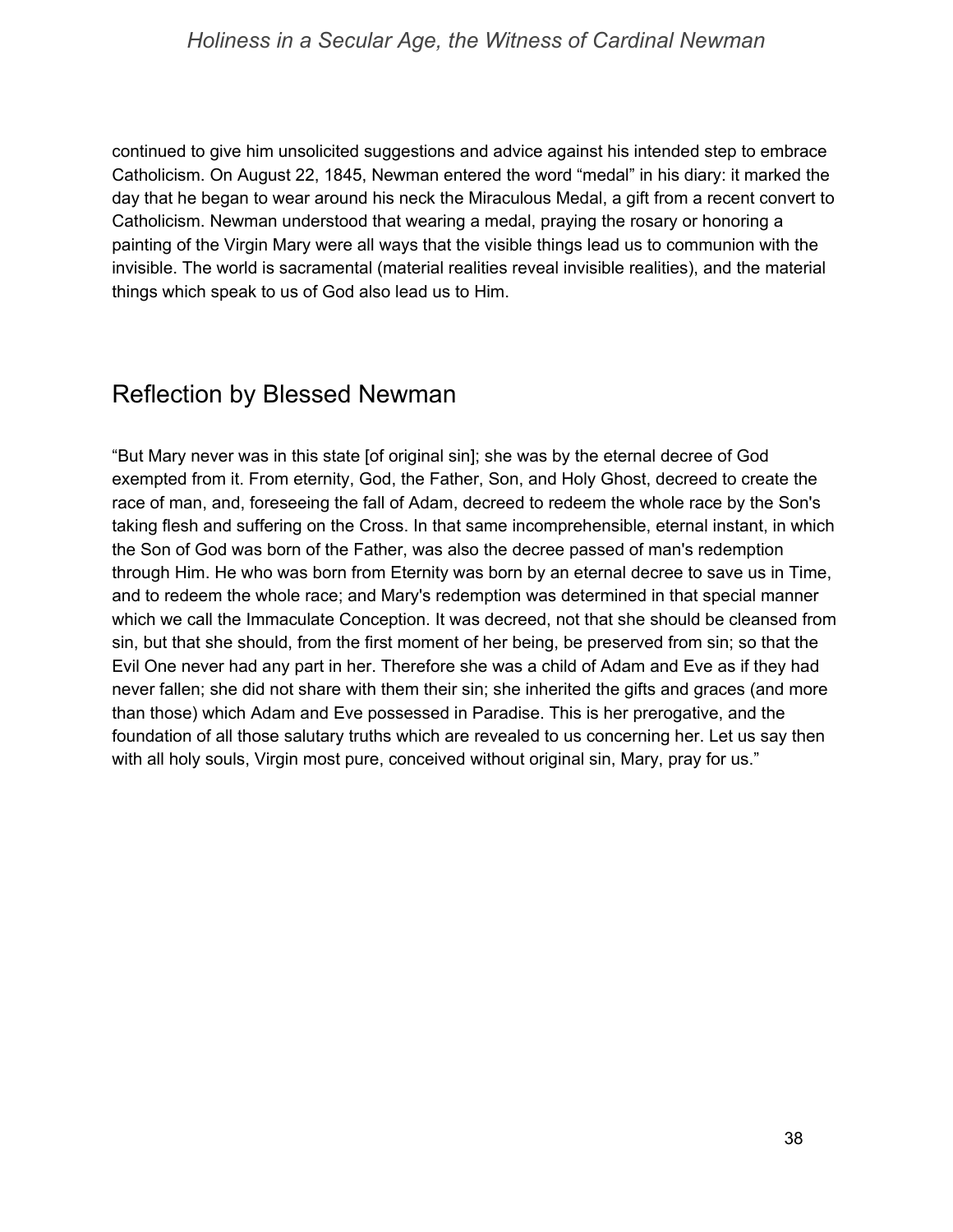## <span id="page-38-0"></span>Concluding Chapter: Holiness in a Secular Age, the Witness of Cardinal Newman

We live in a secular age, an age in which many try to replace God with money, success or pleasure. Common values at school and work, models of relationships and widespread entertainment pressure us to accept this secular mentality. In the midst of this worldly influence Jesus calls us to live holy lives. Cardinal Newman, living as he did in similar age, stands out as a witness of holiness for our age.

He spent his life teaching and writing about the truths which can be known through reason and by faith, insisting on what he called the doctrinal principle of religion. We don't make up truth or choose and pick what to believe. Instead, we follow the truth, not opinions.

As an educator and founder of a university he convincingly argues that the purpose of a university education is to develop a philosophical habit of mind and a mature character. He challenges us to rediscover the liberal arts and to take seriously the study of the big questions: God, the world and man. At the same time, he helps us to see the harmony between faith and reason, religion and science: two ways of knowledge that are not in opposition.

Like other saints, Newman teaches us to aspire to holiness in everyday life by means of prayer, knowledge of the Bible and the practice of the virtues. He gives us a rich example of this and of having many friendships through which we experience God's love and serve others. He also encourages each one of us to discover and live the vocation that God has for us.

Lastly his love for Mary the Mother of God inspires in us a deeper biblical and child-like devotion to her, and through her increases our desire to love God with all our hearts, and our neighbor out of love for God.

#### <span id="page-38-1"></span>Discussion Questions for the book as a whole.

- 1. What is a witness in the context of Christianity? And why do we need witnesses?
- 2. Through the reading of this book, what aspect of Newman's life struck you the most?

3. Are the questions Newman had about the Catholic Church and the answers to these questions which eventually led him to become a Roman Catholic still questions that people ask today?